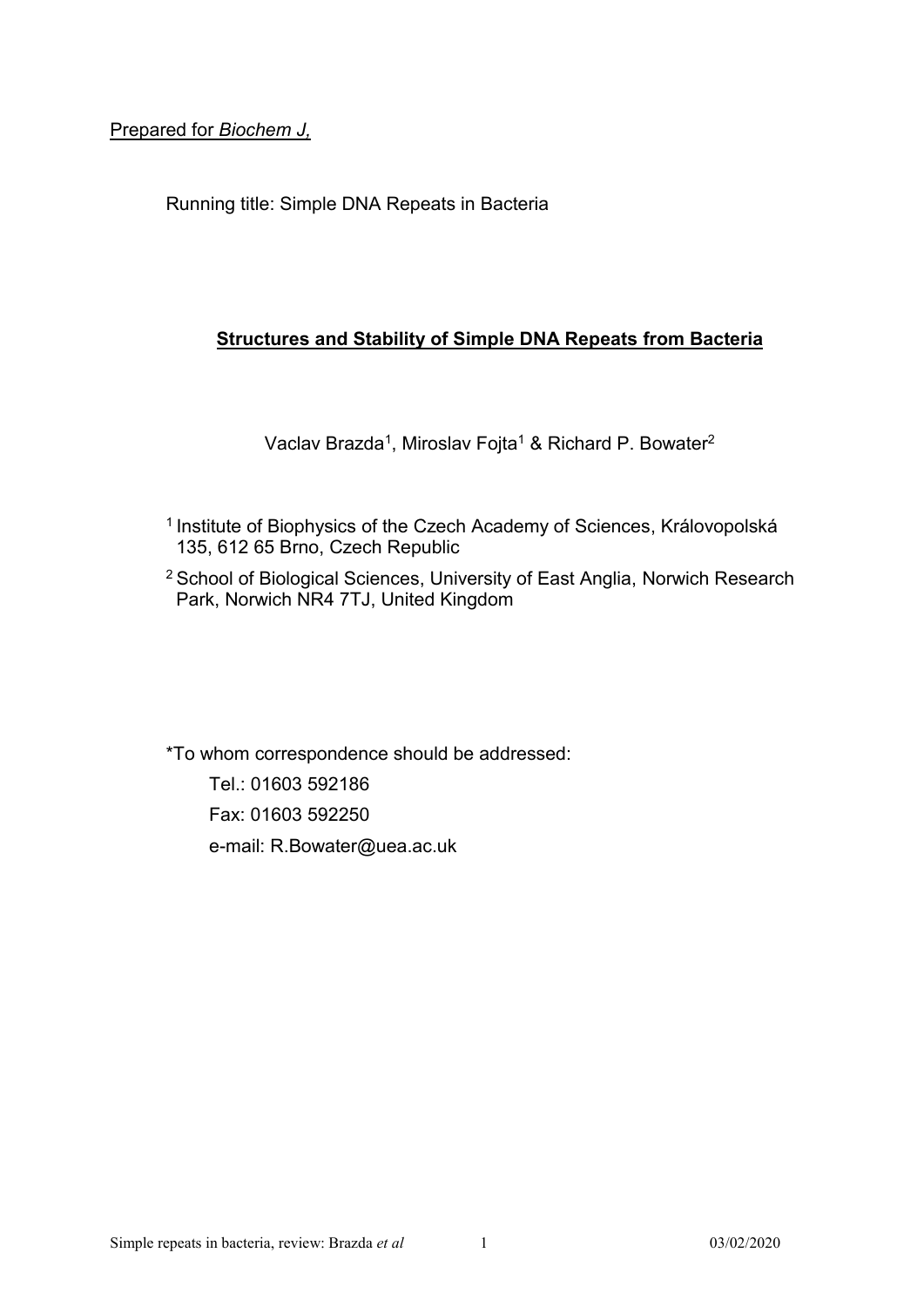#### **Abstract**

DNA is a fundamentally important molecule for all cellular organisms due to its biological role as the store of hereditary, genetic information. On the one hand genomic DNA is very stable, both in chemical and biological contexts, and this assists its genetic functions. On the other hand it is also a dynamic molecule, and constant changes in its structure and sequence drive many biological processes, including adaptation and evolution of organisms. DNA genomes contain significant amounts of repetitive sequences, which have divergent functions in the complex processes that involve DNA, including replication, recombination, repair and transcription. Through their involvement in these processes, repetitive DNA sequences influence the genetic instability and evolution of DNA molecules and they are located non-randomly in all genomes. Mechanisms that influence such genetic instability have been widely studied in many organisms, including within human genomes where they are linked to a variety of human diseases. Here, we review our understanding of short, simple DNA repeats across a diverse range of bacteria, comparing the prevalence of repetitive DNA sequences in different genomes. We describe the range of DNA structures that have been observed in such repeats, focusing on their propensity to form local, non-B-DNA structures. Finally, we discuss the biological significance of such unusual DNA structures and relate this to studies where the impacts of DNA metabolism on genetic stability are linked to human diseases. Overall, we show that simple DNA repeats in bacteria serve as excellent and tractable experimental models for biochemical studies of their cellular functions and influences.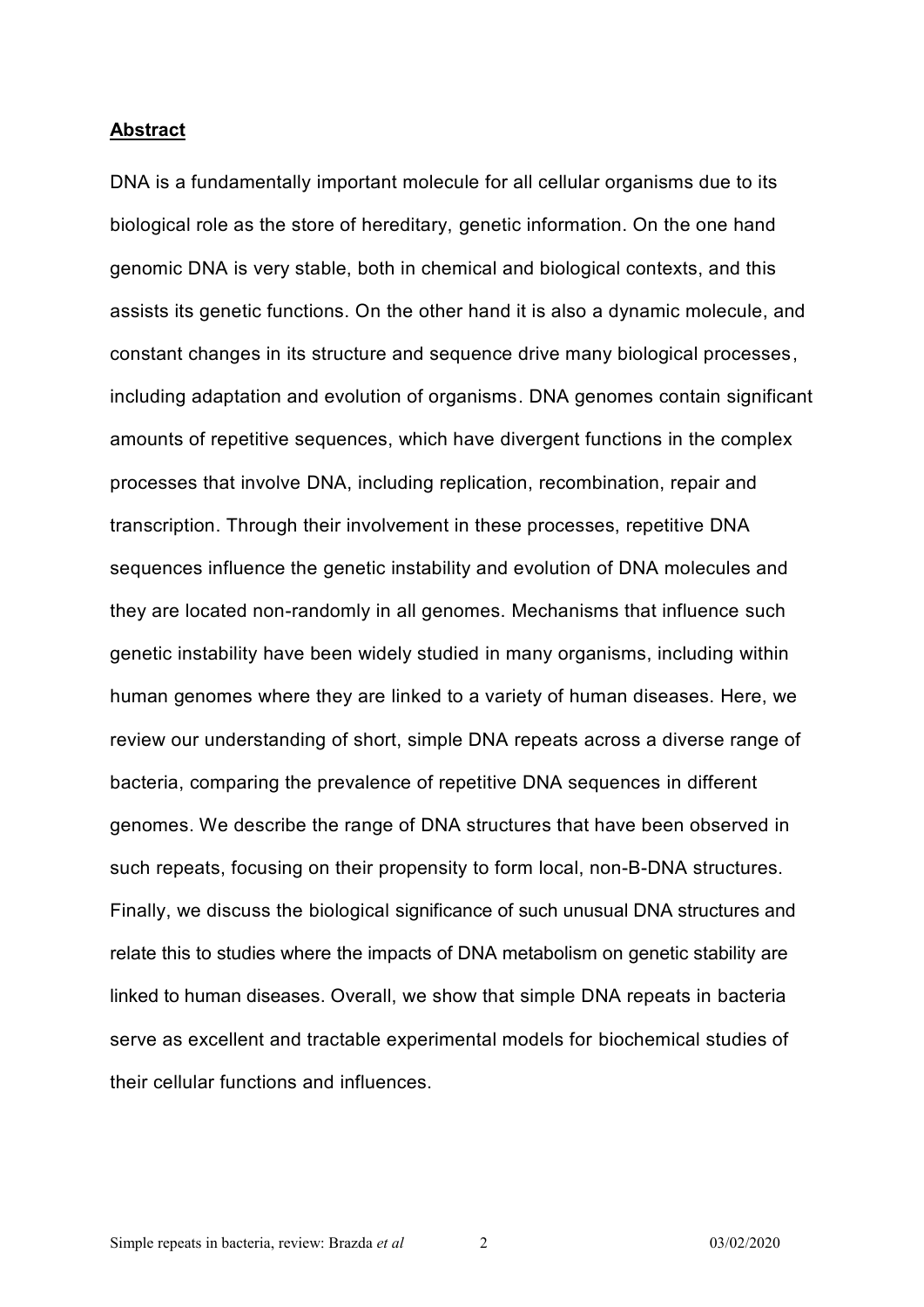# **Keywords**

DNA metabolism, DNA structure, microsatellites, nucleic acids, repetitive DNA sequences

# **Abbreviations**

bp: basepairs

- CD: circular dichroism
- DNA: deoxyribonucleic acid
- MMR: mismatch repair
- NCBI: National Center for Biotechnology Information
- NER: nucleotide excision repair
- NMR: nuclear magnetic resonance
- ORF: open reading frame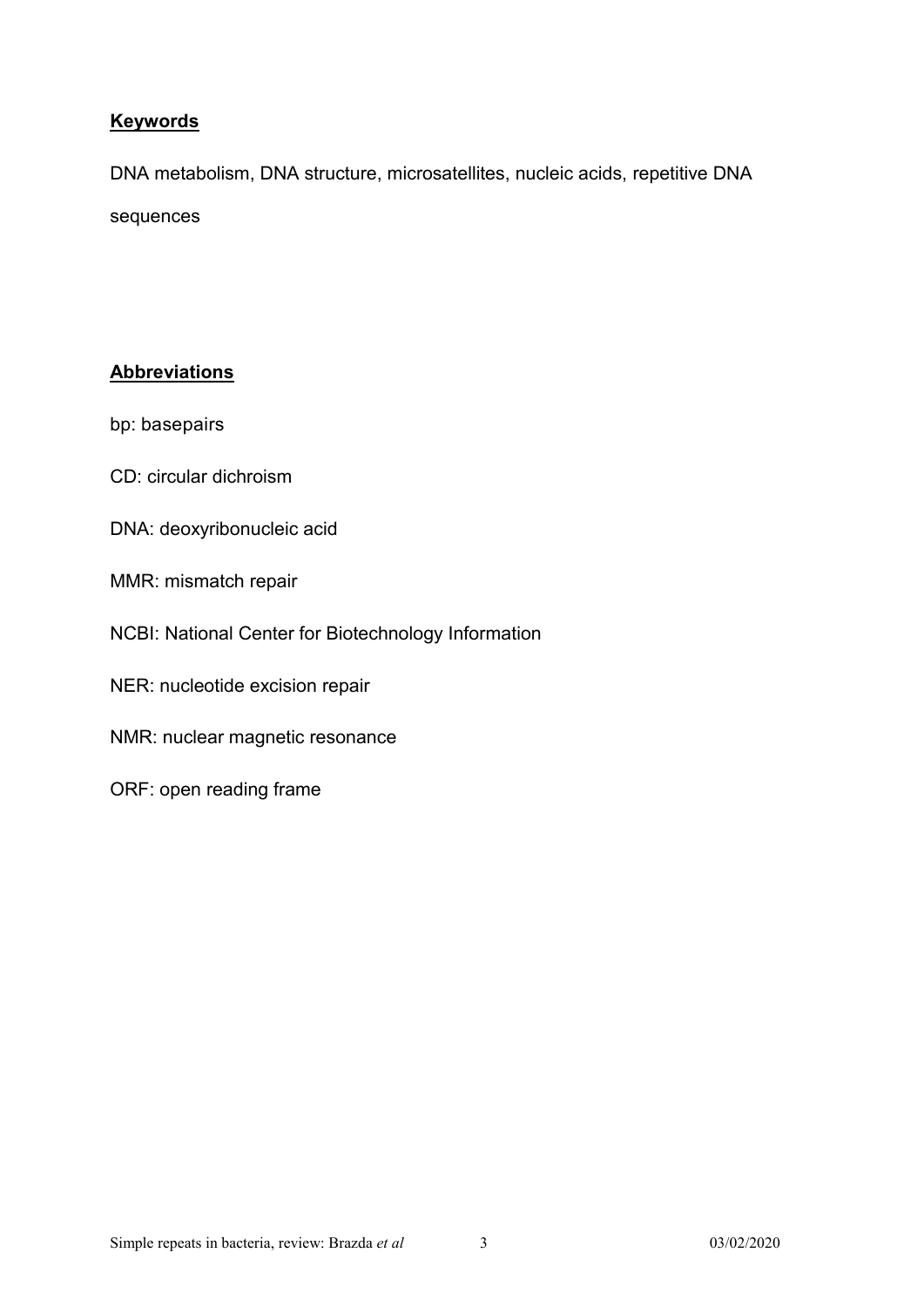### **Simple DNA repeats**

DNA molecules are the store of genetic information for all cellular organisms. The arrangements of individual bases in the DNA sequences of an organism, its genome, are specific to that organism, and elucidation of massive numbers of genome sequences have impacted on our understanding of the phylogenetic tree of life [1]. The organisation of sequences in any genome is critical for its function and, from the earliest days of genome sequence analysis, it was recognized that natural DNA molecules contain a wide array of repeating sequences [2]. In fact, this was particularly important in many genomic studies because such sequences are challenging to obtain accurate data [3]. Repeat sequences of approximately 1 to 6 basepairs (bp) in their unit structure are termed simple repeating sequences, due to their sequence being less complex ("simpler") than random sequences [4, 5]. Such simple sequences are often called microsatellites and the term "short tandem repeats" is also used frequently in the literature. Although most base sequences will be found within double-stranded DNA molecules, within this review we generally refer to sequences via a single strand, given in the 5'-3' direction. Simple repeating sequences can be distinguished by their sequence motif and base composition [4-7]. The various sequence motifs consist of different lengths of the repeat unit, such as mono-, di-, tri- or tetra-nucleotide repeats, etc.. For example, mononucleotide repeats are tracts of a single nucleotide in the sequence. Within repeating units there is some redundancy within DNA sequences e.g.  $(CT)<sub>n</sub>$ also contains  $(TC)_{m}$ , where "n" and "m" refer to numbers of repeats – see Figure 1. (Depending on the sequences that flank the repeat, "n" and "m" may be equal, or they may differ by 1.) Importantly, DNA molecules have a directionality associated with them, with the 5'- and 3'-ends usually containing terminal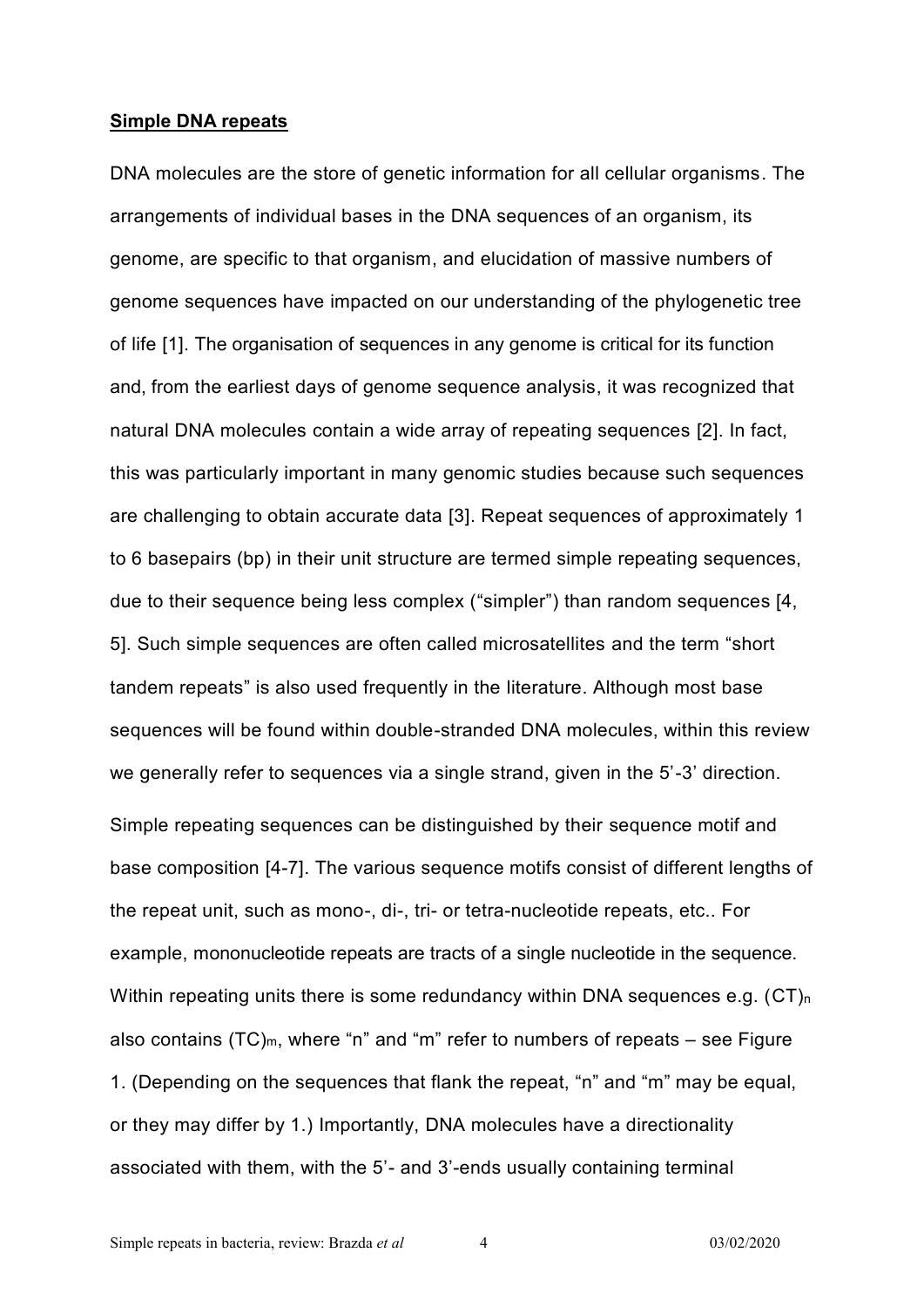phosphate and terminal hydroxyl groups, respectively [8]. Following the convention of writing sequences in a 5'-3' direction and anti-parallel arrangement of complementary chains in double-stranded DNA molecules, there are just two options for mononucleotide repeats (A/T or C/G basepairs) and four different types of dinucleotide repeats,  $(AT)_n$ ,  $(GT)_n$ ,  $(GA)_n$  and  $(GC)_n$ . Similar analysis of trinucleotide repeats identifies ten different repeat sequences [9]. Classical examples of microsatellites consist of uninterrupted sequence of tandem repeats of the same motif (Figure 1). When one or more bases interrupt the repeat array, the microsatellite is termed "interrupted" (also sometimes called "imperfect"). Juxtapositions of two types of repeat (called "compound" or sometimes "composite" microsatellites) also occur frequently in genomes (Figure 1).

Some repetitive elements are referred to as "inverted repeats" because the rules of complementary base pairing mean that their sequence is the same when the complementary strand is read in its 5'-3' direction (Figure 2A) [10]. Since inverted repeats will occur on both strands at the specific location, they can adopt a specific structure referred to as a cruciform (Figure 2B) – see below for more details. Such sequences are targets for many architectural and regulatory proteins and their importance has been demonstrated for several basic biological processes. As we discuss below, such processes may be regulated by the formation of specific types of localised DNA structures at these sequences.

### **Prevalence of DNA repeats in bacterial genomes**

Advances in DNA sequencing technologies have generated massive numbers of genome sequences for prokaryotes due to their relatively small size and ease of experimental manipulation [1]. Most genome sequences are deposited in databases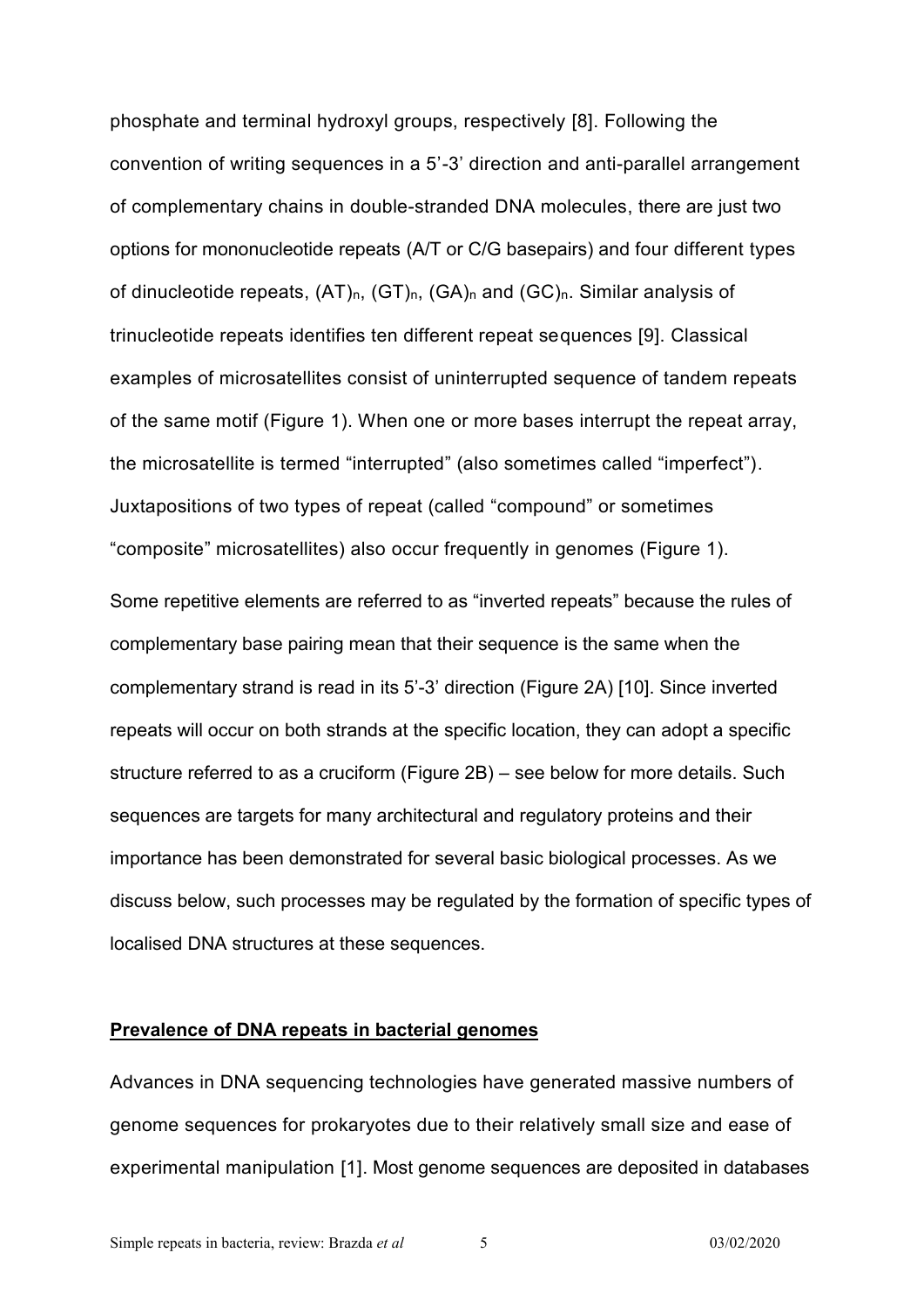that make them publicly available. One such archive is the genome database at the National Center for Biotechnology Information (NCBI) and it contains DNA sequences from over two hundred thousand bacteria (206,445) as of 13/09/2019). One of the first sequenced and best characterized bacterial genome is that of *Escherichia coli*, which contains a 4.6 million base pair genome with 4288 annotated protein-coding genes, seven ribosomal RNA operons, and 86 transfer RNA genes [11]. It is clear that there is massive variation in phenotypes of bacteria, which is reflected in the huge variety of sizes and types of sequences found within their genomes. The vast majority of bacterial genomes are circular, consisting usually of large chromosomes and small plasmids. However, this is not always the case and there are notable examples of bacteria that harbour linear genomes, including some that are industrially-important, such as *Streptomyces coelicolor* [12, 13]. Indeed, there is vastly more evolutionary divergence among bacteria than is found among all other organisms on earth [1]. Many of the examples discussed in this review refer to *E. coli* because that system allows good correlation between bioinformatics and laboratory-based biological studies, but representative details from other organisms are discussed as appropriate.

All DNA genomes contain amounts of repetitive sequences that are larger than expected for random distribution of bases, but the percentage of repetitive sequences varies greatly across different organisms. For example, while the genome of *E. coli* contains only 0.7% of repeats in non-coding regions [11], at least 50% of the human genome is repetitive or repeat-derived [3]. As discussed in more detail below, through their involvement in DNA metabolism, repetitive DNA sequences have a dramatic influence on the genetic instability and evolution of genomes and organisms. These factors are some of the major forces that drive the increased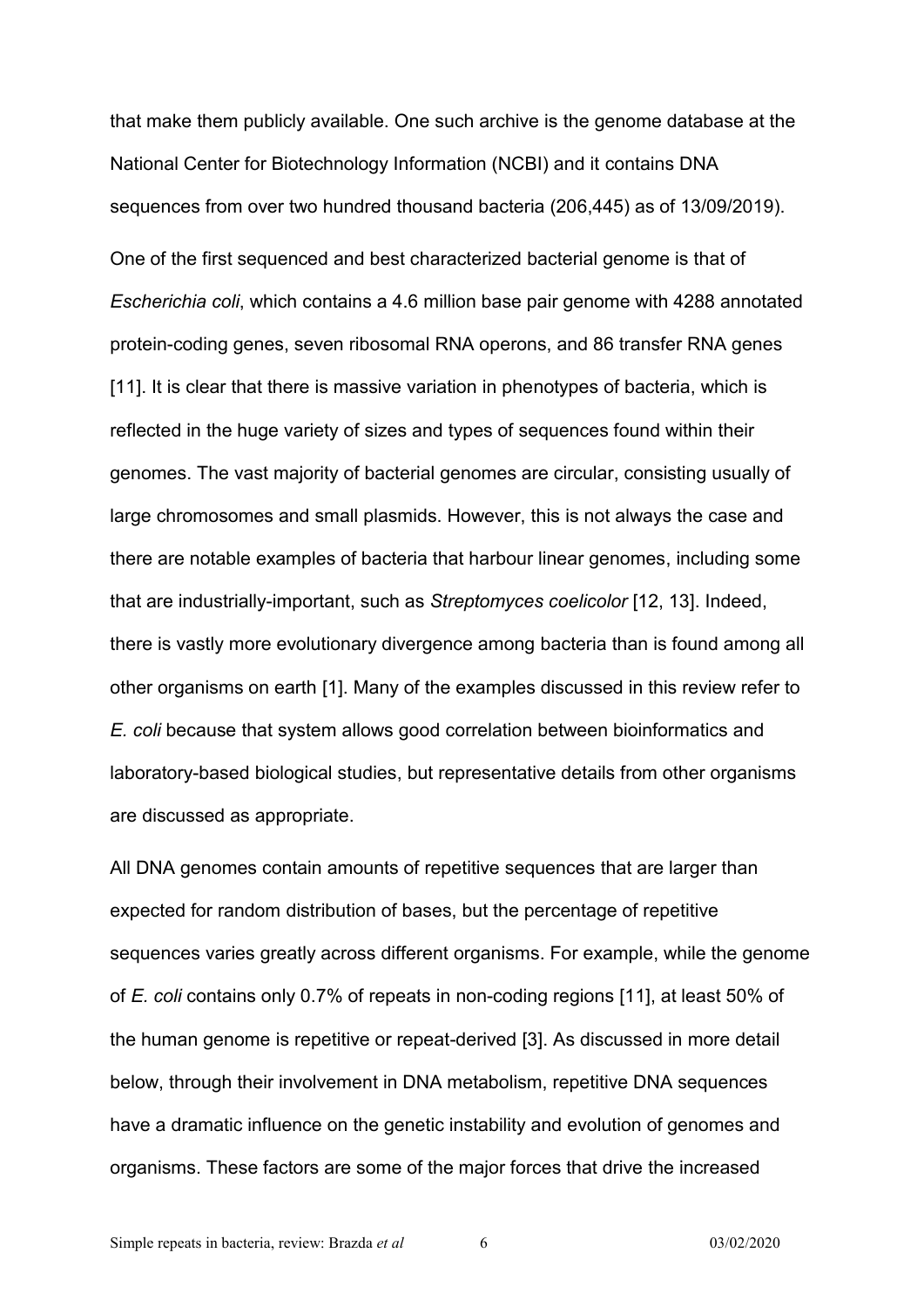prevalence of repeats within genomes compared to what would be expected if all bases were distributed randomly.

While simple DNA repeats are over-represented in the human genome and, generally, in eukaryotic genomes [14], in bacteria they are less common and are often subjected to negative selection [15]. However, significant differences in the amounts of simple DNA repeats exist, even among closely related species, as shown in mycoplasma [16]. An algorithm was developed to search specifically for tandem repeats [17]. Refinement of these approaches have developed computer-based analyses of microbial whole genome sequences that reveal overrepresentation of several simple DNA repeats. Such screening of the genome sequence of *E. coli* strain K12 identified thousands of tandem simple sequence repeat tracts, with motifs ranging from 1 to 6 nucleotides [18]. In addition to simple microsatellites, the repeats also consist of transposable genetic elements.

Comprehensive analyses of DNA sequence frequencies in various genomes has been published in the Genome Composition database (GCD) [19]. The genome-wide analysis of *E. coli* strain K12 already referred to showed a significant excess of mono- and trinucleotide repeats only [18]. The presence of the mononucleotide repeats is unequal for the two types and differs according to the GC contents of individual organisms [20]. For example, the GC content of *E. coli* K12 strain is 50.79%, but 93% of the mononucleotide repeats in its genome are formed by A (or T, its complement), both in open reading frames (ORFs) and in noncoding regions [18]. Similarly, the distribution of dinucleotide repeats in the genome of *E. coli* strain K12 is not random, with the  $(CG)_{n}$  motif being very abundant in coding regions (49.1% of all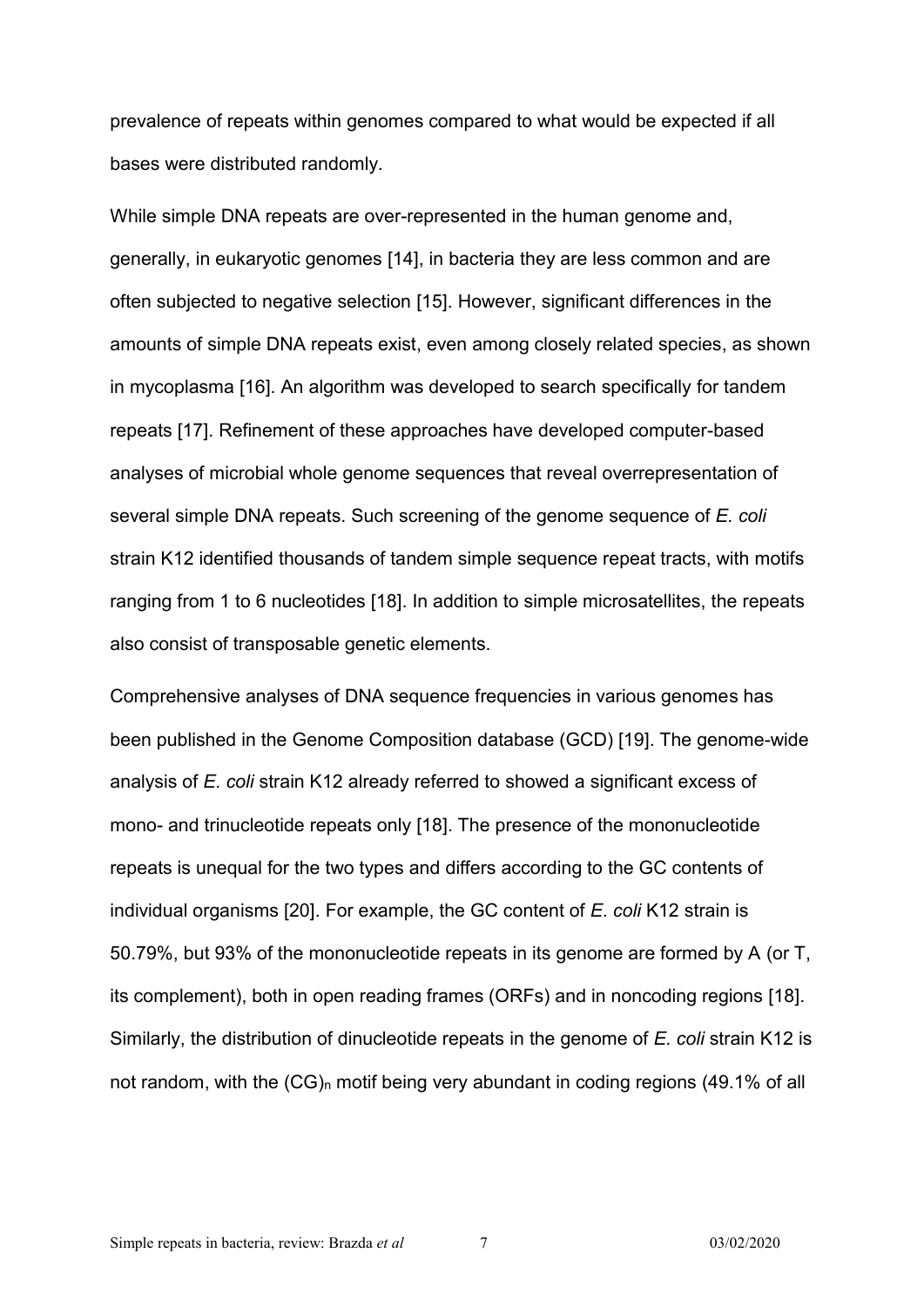dinucleotide repeats, compared to 17.3% expected).<sup>1</sup> In non-coding regions, the  $(AT)$ <sub>n</sub> motif is over-represented relative to its expected value (24.4% compared to 17.9% expected), as is (CG)<sup>n</sup> (23.1% compared to 15.4% expected). Trinucleotide repeats are of particular interest to researchers because genetic instabilities within some of them are associated with a range of human diseases (see below). In *E. coli* strain K12 there is a significant excess of trinucleotide repeats, although their maximum observed number of repetitions is only 5 [18].

Similar analyses of repeats with larger unit lengths also showed that not all combinations are equally distributed in genomes. In *E. coli* strain K12 the maximum observed repeat length is 4 for tetranucleotide repeats, there are no pentanucleotide repeats and only 3 hexanucleotide repeats [18]. Furthermore, the frequencies of repeats with a specific motif of 3 and more bases was not distributed equally across all possible combinations. Most notably, of 52 examples of tetranucleotide repeats,  $(TGGC)_{n}$  (and its complement  $(GCCA)_{n}$ ) occurred 21 times in coding sequences. The finding that the *E. coli* genome is rich in (TGGC)<sub>n</sub> has been attributed to the activity of very short patch repair, which corrects T:G mismatches to C:G, thus increasing GC dinucleotide content in the genome [21].

The length and type of simple repeat sequences also vary significantly in different locations of genomes. For example, simple repeats that are rich in G bases on one strand (and C bases on the other) are often located at the ends of chromosomes.

 $\overline{a}$ 

 $1$  The expected frequencies referred to here were determined by observing those in 10 computergenerated genomes constructed by random ordering of nucleotides according to their overall frequencies in the genome, with departures tested using parametric statistics.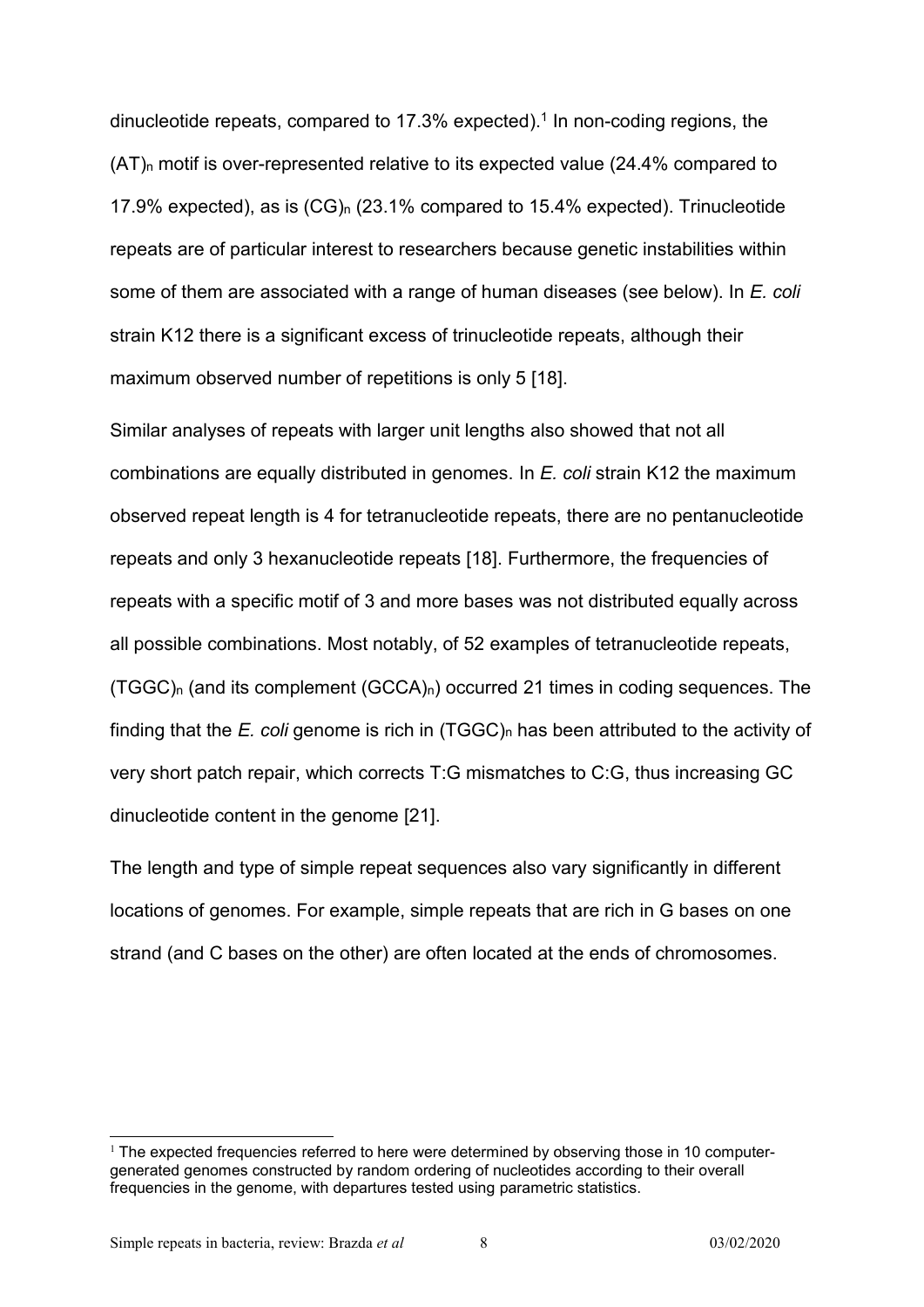Known as telomeres, these repeats have been best characterized in the genomes of eukaryotes [22], but they also occur in some bacteria [12, 13].

Analyses of short simple repeats among different strains of *E. coli* shows that the number of repeats is polymorphic [23]. Determination of the size of repeat tracts can be used to identify different strains as long as care is taken to be aware of the potential for variable sizes to be identified in short repeats [24]. This approach can quickly diagnose the presence of different strains of bacteria, allowing identification of those that may be pathogenic, as demonstrated with *E. coli* [25, 26], *Staphylococcus aureus* [27], *Mycobacterium leprae* [28] and many others [24].

### **DNA structures formed by DNA repeats**

DNA molecules, including those containing repetitive sequences, mostly form the two-stranded, right-handed helical B-form structure [8]. This structure maximises thermodynamic stability of the molecule and is crucial for fundamental biological processes that store, replicate and transcribe genetic information. Nevertheless, various alternative (non-B) structures can also occur in DNA. These structures are usually characterized by the occurrence of single-stranded regions (loops) and/or sites of disrupted base pair stacking (junctions between continuous B-form DNA and the alternative structure). Since disruption of hydrogen bonds and stacking interactions represents a loss of enthalpic contribution to the free energy of the molecule, any transition from B-form DNA to an alternative structure requires an input of energy. An alternative structure can be favoured if there are alterations to the sequence of one strand, for example when the complementary strand is absent or present in a sub-stoichiometric amount (as in the structure depicted in Figure 3B). However, some environmental (and cellular) conditions promote formation of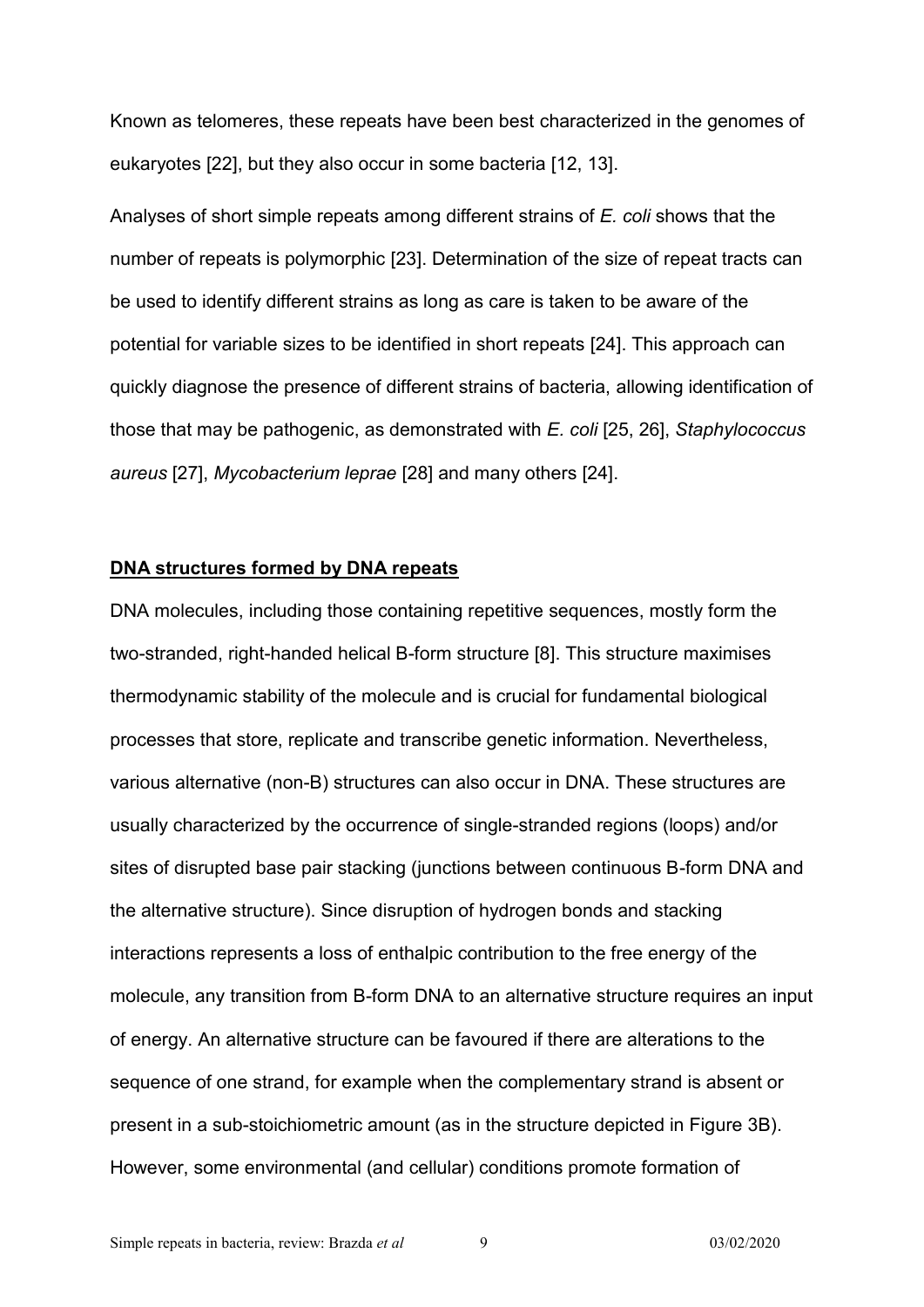alternative structures due to their improved thermodynamic stability compared to Bform DNA under the given conditions. This type of situation occurs for some types of repetitive DNA sequences *in vitro*, with increasing evidence that such structures also exist within cells (see below). The types of structure adopted by repetitive DNA sequences – and their thermodynamic stabilities – are influenced by the length and type of bases within the repeat. Further, topological stress, which is inherent to the majority of DNA molecules inside cells, is another important factor that influences local DNA structures. Typically, DNAs in bacterial cells exist as negatively supercoiled molecules, which can lead to destabilisation of right-handed, doublehelical DNA [29, 30]. In the presence of suitable nucleotide sequences, certain levels of negative superhelical stress can be locally absorbed via transition from the B-form DNA to an open local structure. This can assist formation of non B-DNA structures, as shown *in vitro* for various types of repeats [31-34]. Evidence is particularly strong to show that higher levels of negative supercoiling increase the extent of cruciform formation in dinucleotide repeats. This has been confirmed for  $(AT)<sub>n</sub>$  sequences *in vitro* and in *E. coli* [29, 35]. Variations in levels of DNA superhelicity naturally occurs *in vivo* in "active" regions of the genome, where processes that involve unravelling of the DNA double helix take place, such as transcription, replication and recombination.

Due to complementary base pairing in double-stranded DNA, mononucleotide repeats are inherently homopurine on one strand and homopyrimidine on the other. While A tracts are prone to DNA bending [36], homopurine/homopyrimidine tracts in general are able to form triplex structures (Figure 3A). Mononucleotide repeats naturally possess mirror symmetry, which is a feature favouring triplex structures via formation of Hoogsteen triads, as shown in Figure 4. Hoogsteen hydrogen bonding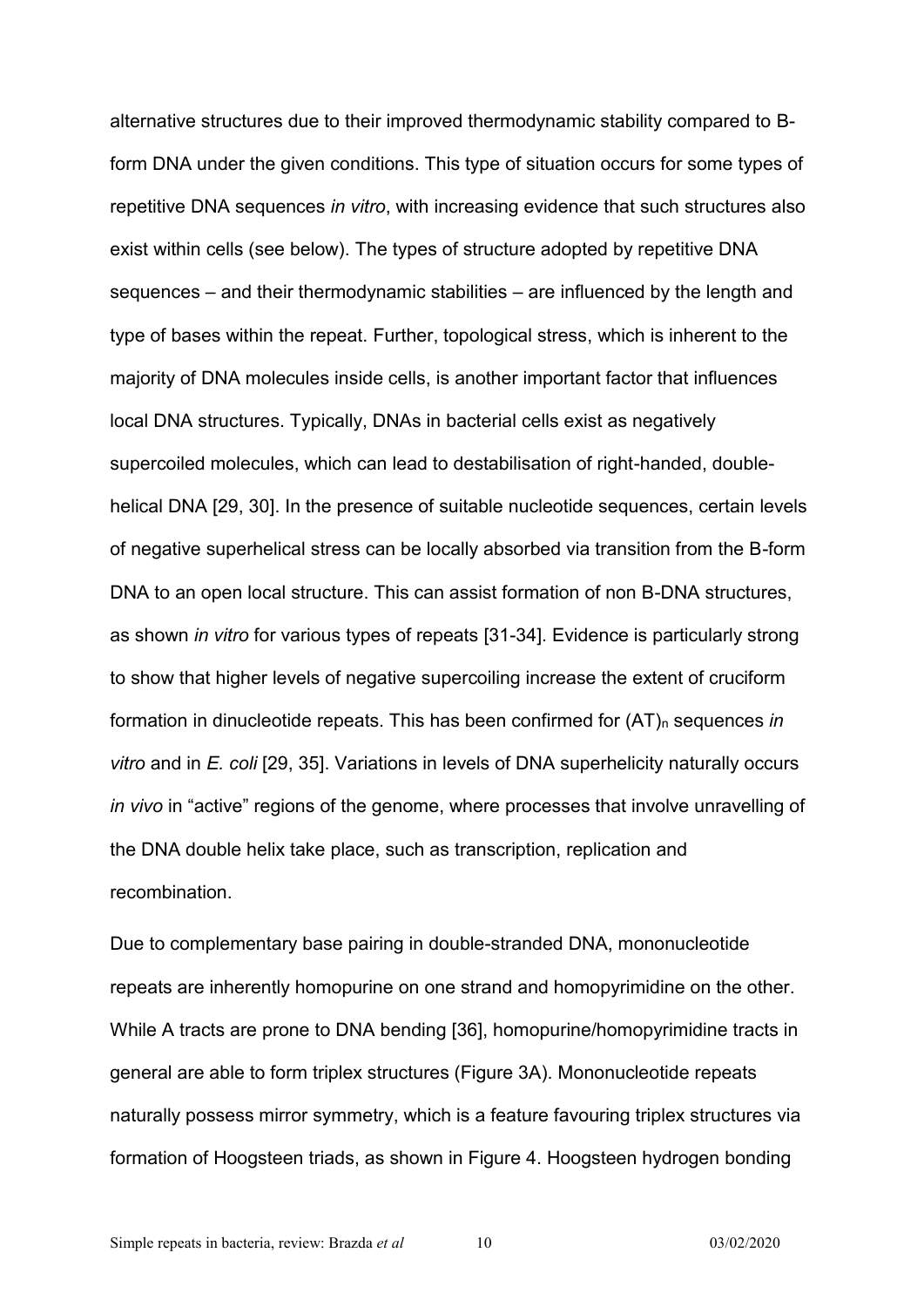occurs between the purine-rich strand of the duplex DNA and either a pyrimidine-rich or a purine-rich third strand. Pyrimidine-rich third strand interactions are stabilized by Hoogsteen hydrogen bonds that are favoured at low pH, which facilitates the requirement for cytosine protonation required for its Hoogsteen pairing. By contrast, purine-rich third strand interactions form reverse-Hoogsteen hydrogen bonds, which do not require acidic pH and are stabilized by bivalent cations.

Mononucleotide repeats can also undergo strand slipping transitions, resulting in extrusion of a hairpin (Figure 3B) or a pair of hairpins that are separated from each other (Figure 3C). Proclivity to strand slipping is a common feature of simple repeats, playing a crucial role in their change in size during replication [31, 37]. Conditions for good thermodynamic stability of hairpins have been well characterized *in vitro* for trinucleotide repeats such as  $(CGG)_{n}$ ,  $(CAG)_{n}$  and  $(CTG)_{n}$ , even though these contain base mispairs or wobble pairs, such as T•T, A•A or G•G [38, 39].

For dinucleotide repeats the length observed in typical microsatellites varies from 5 to 50 repeats. Importantly, while all dinucleotide sequences are direct repeats, some are also inverted repeats (e.g.  $(AT)_n$  and  $(CG)_n$ ), whereas others are not (e.g.  $(AG)_n$ and  $(AC)<sub>n</sub>$ ). This is significant because those that are inverted repeats are able to form cruciform structures (Figures 2 and 3D). At the same time these sequences are composed of (purine-pyrimidine) $<sub>n</sub>$  motifs that are capable of forming a segment of</sub> left-handed, Z-form, double helix under certain conditions [40].

Tandem repeats involving  $G_n$  blocks and mononucleotide repeats consisting of  $G$ tracts are able to form quadruplex structures (Figure 3E). Such structures are typically formed when four G nucleotides can be brought together in a planar arrangement to form guanine quartets involving Hoogsteen G-G pairing (see Figure 4) and are usually stabilised by the presence of monovalent cations in the middle of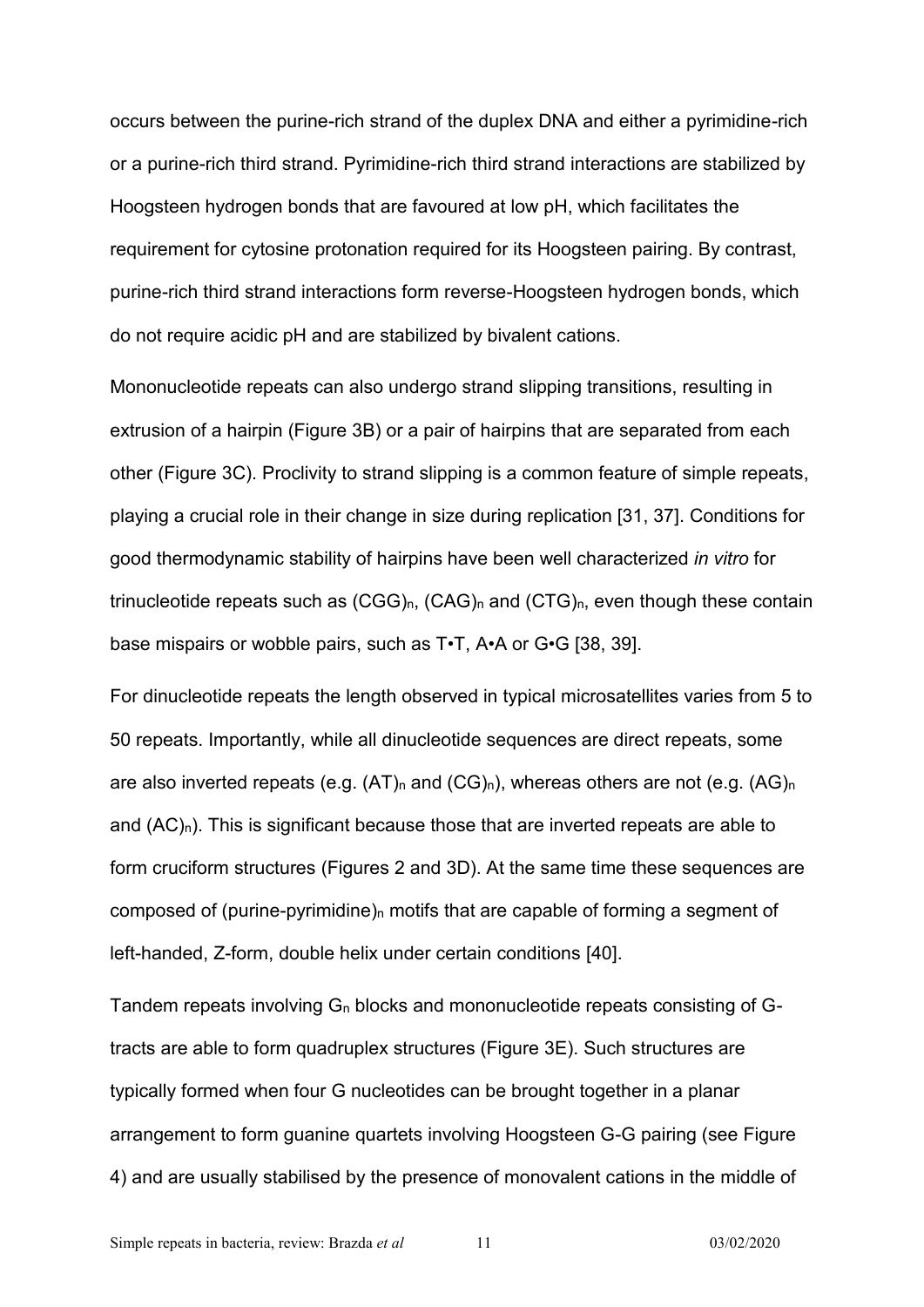each G-quartet. Note that the presence of G-tracts on one strand means that C-tracts must be present on the complementary strand, and such sequences can adopt other non-B-DNA structures, such as the i-motif, which we discuss in more detail below. A strikingly wide range of sequences have been demonstrated to form stable Gquadruplexes under different environmental conditions [37, 41]. All of these sequences are not classically considered as simple DNA repeats, but Gquadruplexes can be formed by various types of short repeats of G bases within longer sequences. Some of the sequences that can form G-quadruplexes are simple microsatellite sequences, such as trinucleotide and hexanucleotide repeats [42, 43]. Other sequences that are more complex in base composition can also form Gquadruplexes, but they all contain G tracts that are repeated with specific periodicities. Within any particular sequence that can form G-quadruplexes the bases that separate the G-tracts may be different in type and number and, thus, they represent a complicated type of interrupted repeat tract (see Figure 1). A wide array of sequences have been shown to form quadruplexes, but longer G-tracts and shorter interruptions form more stable G-quadruplexes, although the size of the loop also impacts on the type of folding seen in stable quadruplexes [44]. Importantly, the likelihood of G-quadruplexes forming in genomes varies dramatically in different locations of DNA molecules [45]. For example, simple repeats that are rich in G bases are often found at telomeric ends of chromosomes and there is significant evidence that such sequences form complexes of proteins specifically bound to fourstranded structures [46]. Telomeres have been best characterized in the genomes of eukaryotes, including humans, but they also occur in some bacteria [12, 13, 22]. Non B-DNA structures are also able to form within sequences that would not typically be able to form significant levels of base pairing. For example, mononucleotide C<sub>n</sub>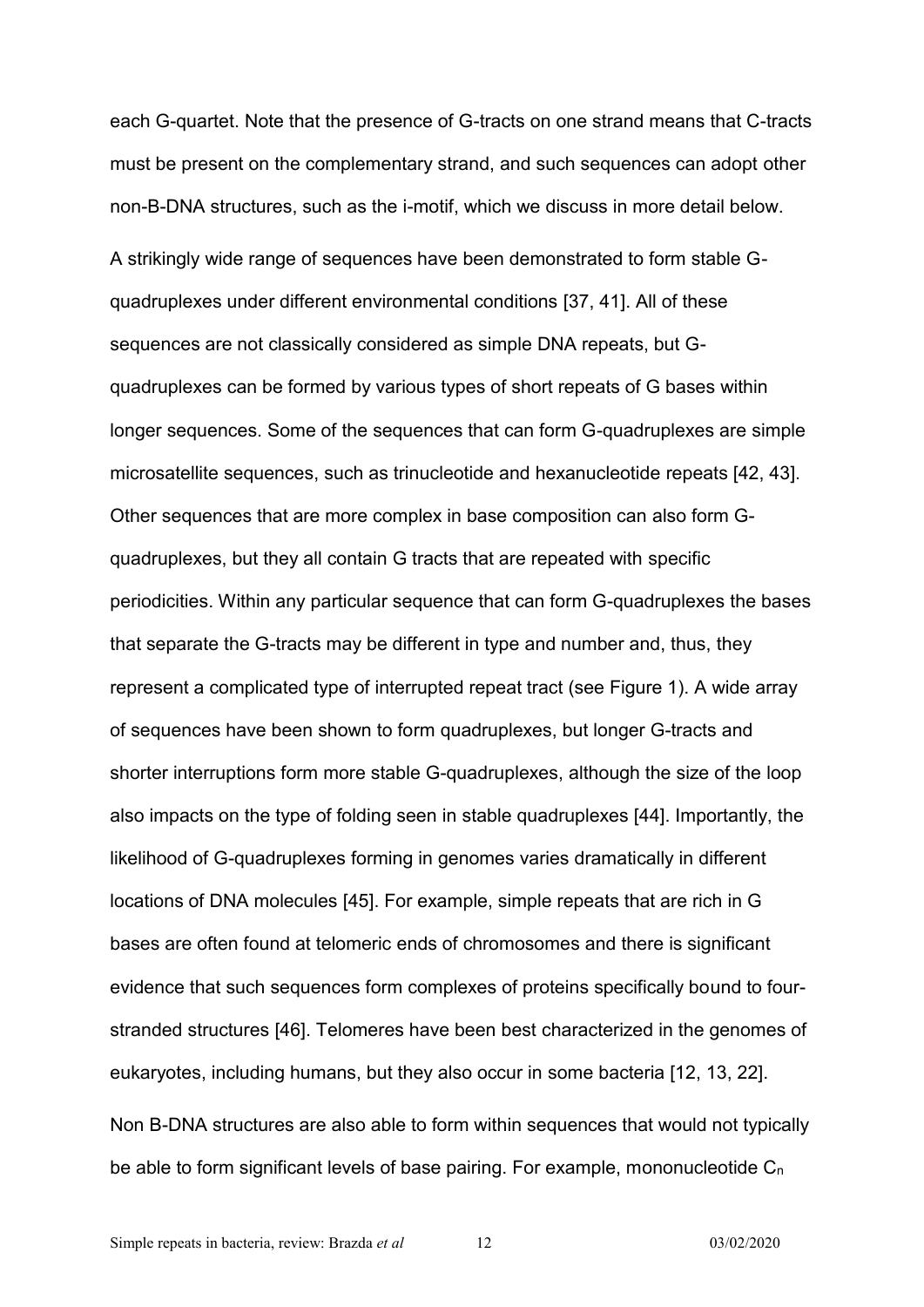sequences and repeats with  $C_n$  blocks are able to form hairpins (Figure 3B) and imotif structures (Figure 3F) under conditions allowing formation of hemi-protonated C<sup>+</sup> /C base pairs [47, 48]. Following similar arguments presented above for Gquadruplexes, sequences that can form i-motifs are not all classically considered as simple DNA repeats. However, all of these sequences do contain C tracts that are repeated with specific periodicities and, thus, are relevant to topics discussed in this review. The i-motif structures require four C-rich strands containing bases, which can be formed from four distinct strands, two hairpins each carrying two cytosine stretches, or from a single strand with four cytosine stretches [49, 50]. Recent observations have indicated that it is possible to achieve stable i-motifs at physiological pH without the use of crowding agents, if there are at least five cytosine bases per tract [48, 51].

Trinucleotide repeat sequences also adopt many of the structures described above that are dependent on environmental conditions and type of sequences. For example, they can form slipped-stranded DNA and hairpins, but  $(CGG)_{n}$  have been shown to form G-quadruplexes under specific conditions [52, 53]. R-loops (Figure 3G) are another altered structure, which can be thermodynamically stable in (CAG)<sup>n</sup> and  $(GAA)_{n}$  [54, 55]. Major structures formed by  $(GAA)_{n}$  are triplexes in which the third strand can be derived from the either pyrimidine strand or the purine strand [56, 57]. One related structure that has particularly high thermodynamic stability in these sequences has been referred to as "sticky DNA" because of the way it brings together multiples triplexes [58].

Thus, many molecular and biochemical studies demonstrate that simple repeating DNA sequences form a wide array of non-B-DNA structures *in vitro*. Whether such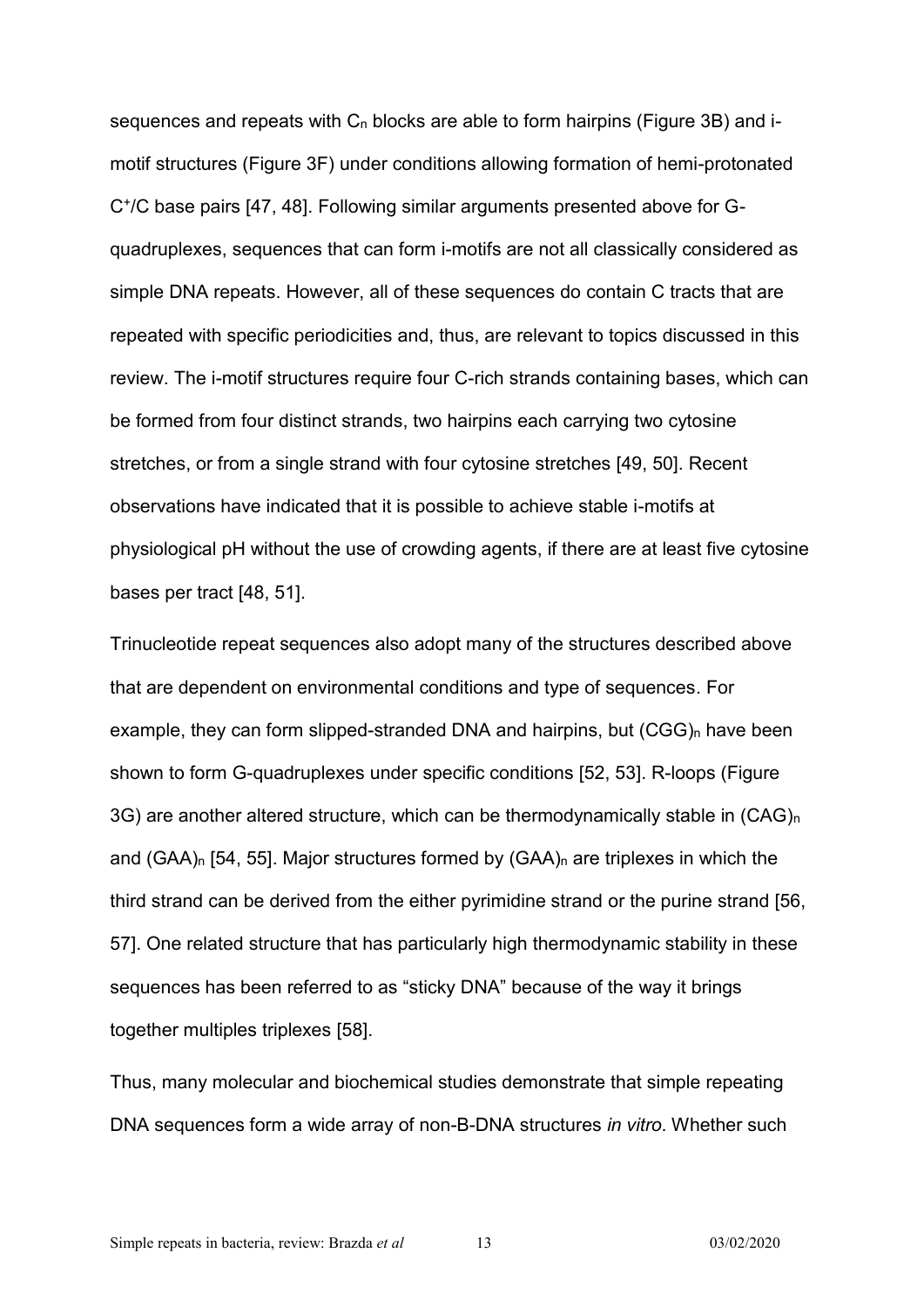structures influence biological processes and consequences are questions that have been addressed in different cell types, including several bacteria, as we now discuss.

#### **Biochemical and cellular impacts of simple repeat sequences in bacteria**

Within the highly complex environment in cells, various local structures in long, genomic DNA molecules appear to serve as markers of the location of specific activities or functions. Examples of the types of cellular functions that they are involved in are highlighted in Figure 5. The biological relevance of these types of non-B-DNA motifs in recombination, replication and the regulation of gene expression has long been proposed [59]. Furthermore, several studies have demonstrated the important role of non-B-DNA structures in the context of gene regulation in bacteria [30, 60, 61]. For example, cruciforms have been shown to be important for dynamic genome organization [62], and for replication of the circular molecules of genomes, plasmids, mitochondrial DNAs [63] and chloroplast DNAs [64]. Cruciforms are targets for many architectural and regulatory proteins [10] and their importance has been demonstrated for regulation of transcription of some genes [65].

Three-stranded triplex structures can be formed in a range of simple repeats, and structures of many different types have been characterized [66]. Genomic loci containing motifs that can form triplexes are significantly more likely to undergo genome rearrangement compared to control sites, as demonstrated in certain Enterobacteria and Cyanobacteria species [67]. A systematic search of 5246 different bacterial plasmids and genomes for intrastrand triplex motifs was conducted and the results summarized in the ITxF database [66]. This database points to the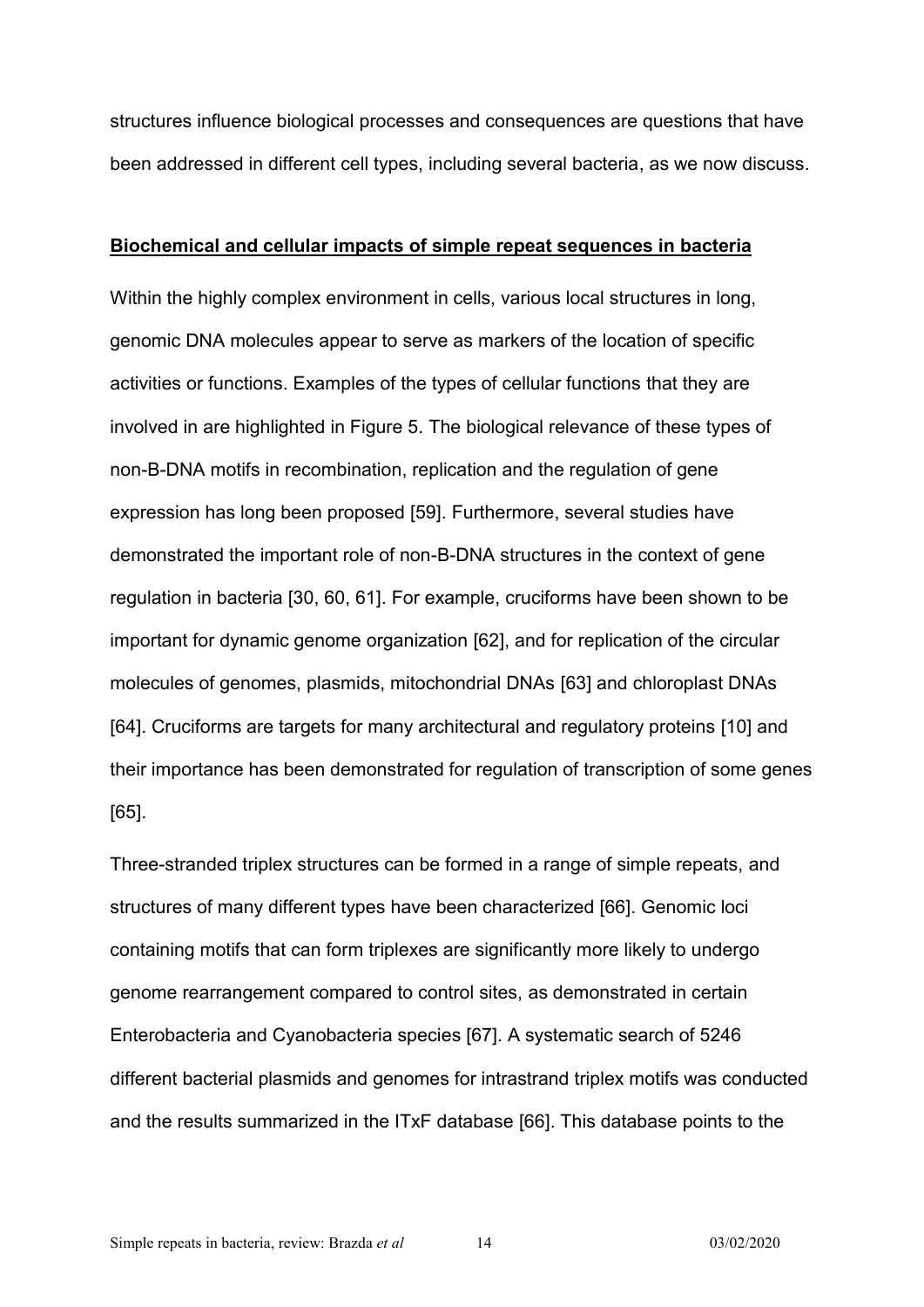importance of these types of sequences (and their potential to form non-B-DNA structures) in influencing the genetic stability of bacterial genomes.

Several bioinformatics tools have been developed to identify potential quadruplex sequences in genomes, such as QGRS Mapper [68] and G4Hunter [69]. In another example, the ProQuad database developed simple rules for G quadruplex forming patterns and used them to assess the occurrence of repeating G-tracts and their association with different genomic regions. This initially identified potential quadruplex sequences within the genomes of 146 bacterial species [70], and an updated database, QuadBase2, mined motifs across genes and their promoter sequences in 1719 prokaryotes [71]. This database can be used to identify the number and location of repeats within large genome sequences. As an example, we use this to identify potential quadruplex forming sequences in the genome of *E. coli* K12 strain, highlighting 69 sequences, 37 in the plus strand and 28 in the minus strand (Figure 6). A separate genome-wide analysis of 18 microbes indicated enrichment of G-quadruplex DNA motifs in putative promoters, with detailed analysis in *E. coli* suggesting a global role for them in "turning-on" transcription during certain growth phases [72]. Along with *in vitro* data that demonstrates quadruplexes are bound by some proteins [46, 73], these findings point towards physiological functions for G-quadruplexes. In this respect, it is significant that genomes with high G+C content are more able to form 4-stranded structures with relatively high thermodynamic stability [37, 74]. There is increasing evidence that these types of structures provide opportunities to regulate DNA metabolism in bacteria [51, 75-77]. The genome of the bacterium *Paracoccus denitrificans* PD1222 has a relatively high G+C content (around 67%) and a range of biophysical, molecular and microbiological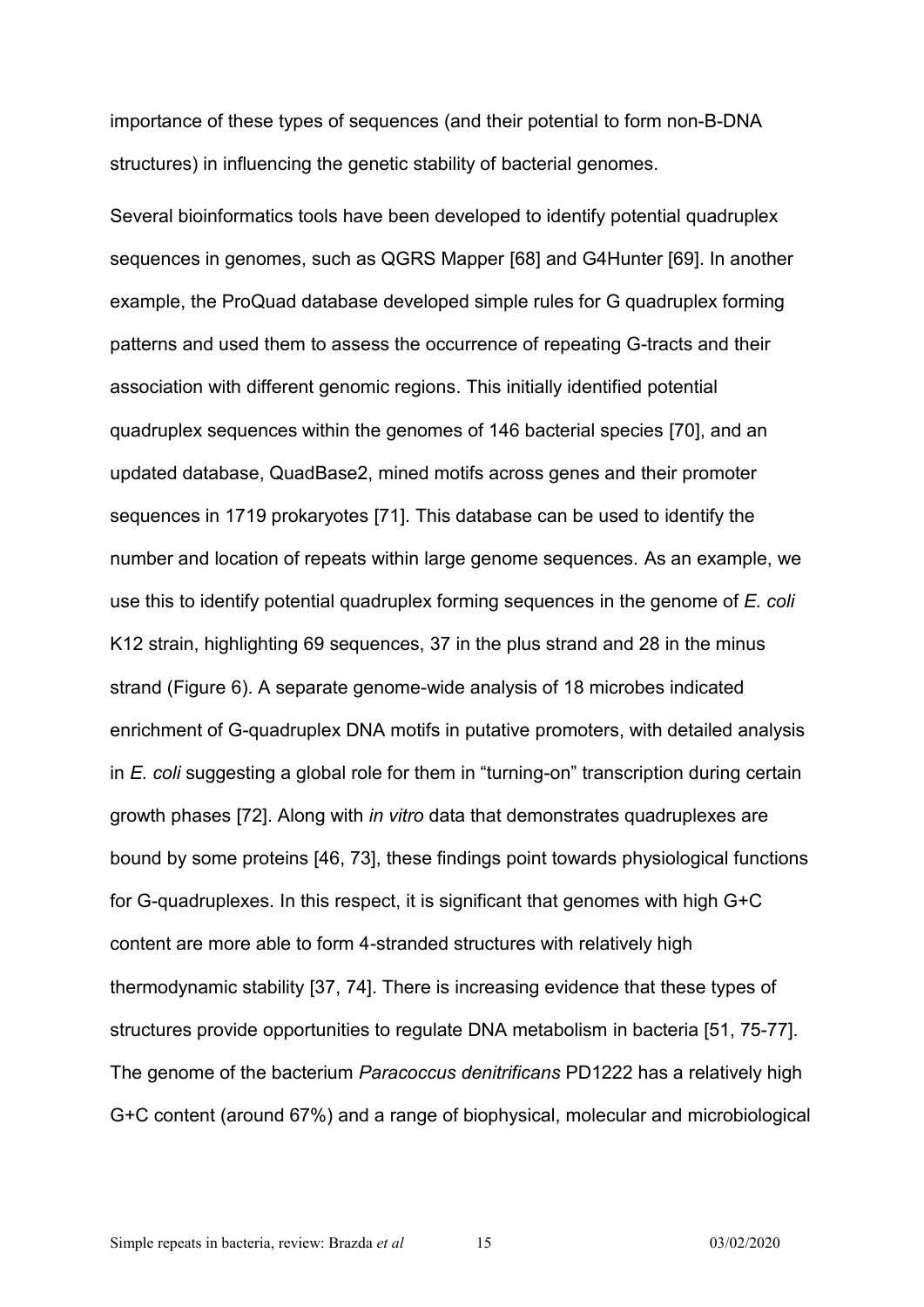studies show that targeting of 4-stranded structures can be controlled under cellular conditions, allowing regulation of expression of some genes [48, 78-81].

Scientific interest in the genetic stability of simple DNA repeats took on much wider significance when it was recognized that length changes within them is linked to human diseases and disorders. In the 1990s, genetic instability of microsatellites was identified as a useful diagnostic tool for some types of cancer and is associated with some hereditary neurological disorders in humans [54, 82-84]. Much effort has been put into analysing cellular mechanisms that lead to genetic instabilities of trinucleotide repeats, aiming to understand why some are more prevalent in human disorders, the most common of which are CAG, CTG, CGG, and GAA. Recent molecular studies have confirmed that other simple repeats are also important for human diseases [54, 58]. These links have driven many studies that focus on DNA repeats in bacteria where it is often more tractable to conduct genetic analyses. Different models have been proposed to explain genetic instabilities observed in simple repeats. Many of them involve DNA synthesis, including DNA replication, and various types of DNA repair and recombination [7, 31, 33, 82, 84-86]. Extensive experiments using *E. coli* confirmed that length changes in plasmid-based DNA trinucleotide repeats are affected by replication. The observations are consistent with known biochemical properties of replication forks and lead to suggestions that the sequence within the repeat influences the thermodynamic stability of unusual structures in the DNA [31, 33, 84, 86, 87]. Other processes acting on DNA can impact on mechanisms by which DNA synthesis influences the genetic stability of simple repeats in *E. coli*. For example, transcription of DNA mononucleotide repeats blocked their subsequent replication [88], and transcription into trinucleotide repeats in plasmids influenced the frequency of deletions to the repeat [89-91]. These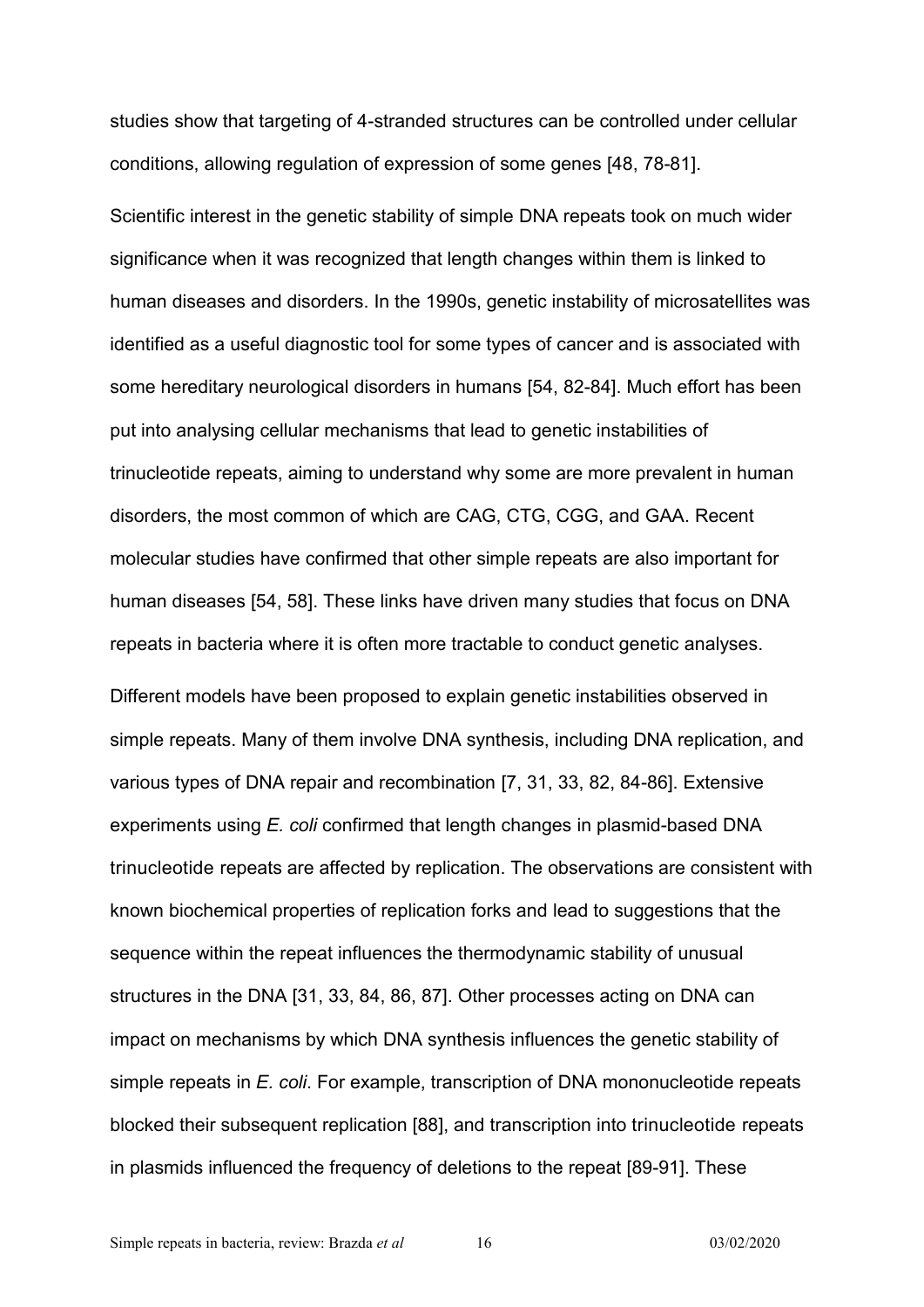experiments highlight that interactions between different processes acting on DNA combine to influence their genetic instability. Interactions may be particularly relevant for processes that use similar proteins, such as DNA polymerases in DNA replication and repair.

The link to DNA repair systems have intriguing roles in relation to genetic instabilities of simple DNA repeats because some of them recognize any aspect of genome structure that is different to the standard base pairs and double helix, including non-B-DNA structures [33, 74, 92]. All cells contain proteins that recognize and repair such genome alterations, protecting genomic integrity by different pathways, which include mismatch repair (MMR), nucleotide and base excision repair, and the repair of double- and single-strand breaks [83, 93, 94]. Generally, the DNA repair pathways and their proteins are well conserved, which means that there is much to be gained from studies of these systems in simpler experimental models, such as bacteria [95- 97]. As described below, experiments using bacteria, particularly different strains of mycobacteria, have been very useful for understanding how DNA repair systems influence the genetic stability of simple DNA repeats.

An important physiological role for some DNA repair pathways is to prevent significant changes to the type and number of bases within the genome. However, the genetic instabilities observed within DNA repeats indicate that modifications to the size of the genome are not always repaired. Possibly, cells may not be able to repair some types of length changes to repeats due to non-recognition of certain structures or inaccessibility of DNA processed by some events. Alternatively, mutations in repair proteins may induce length alterations to repeats. Numerous studies show that the impact of DNA repair pathways on repeat tract stability is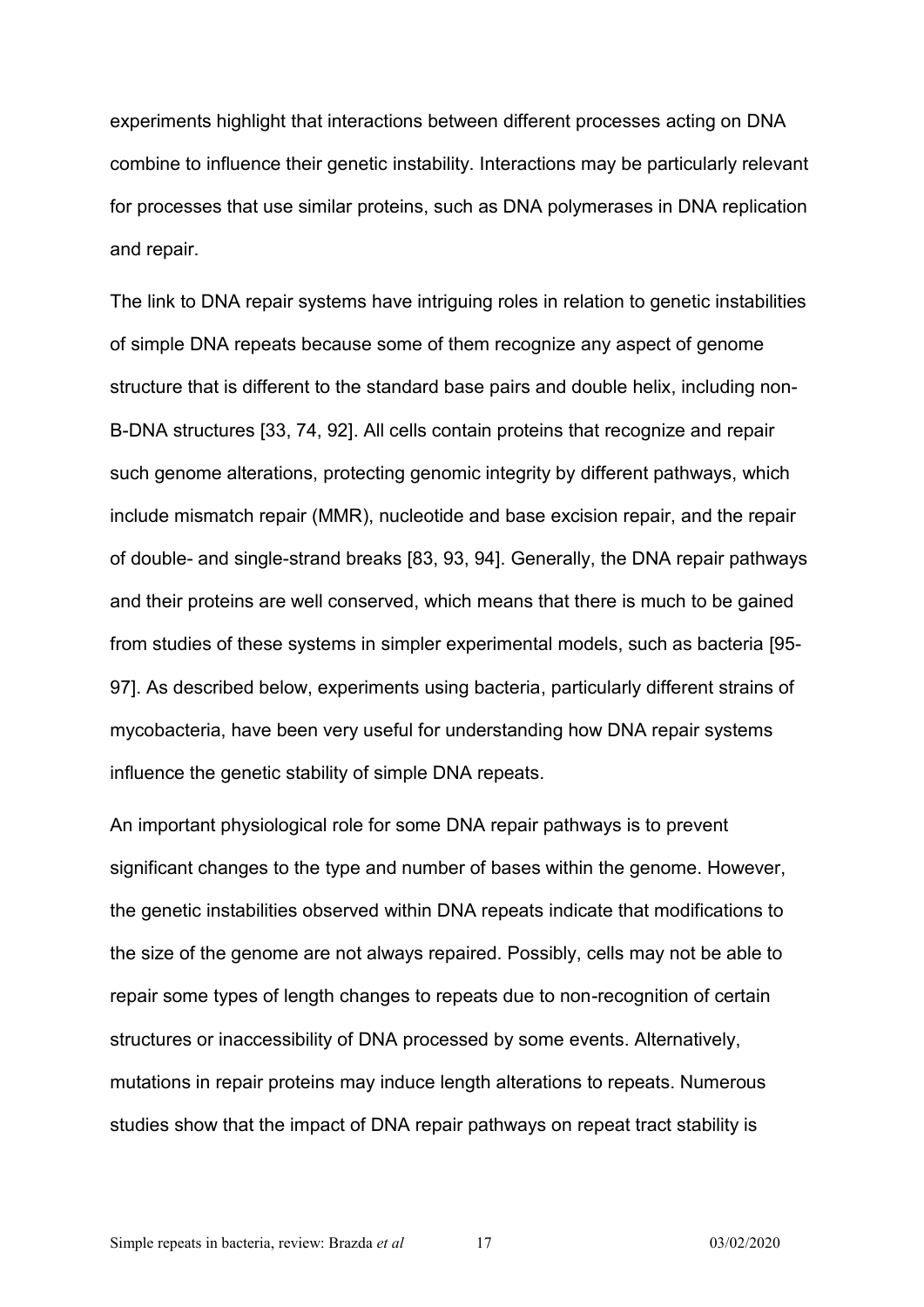complex [84, 85]. Importantly, some non-B DNA structures are identified as modifications to be removed, at least in some contexts or under certain conditions. MMR and nucleotide excision repair (NER) are fundamental cellular systems involved in maintaining genomic integrity [82, 83, 85, 93, 94]. MMR is able to detect and replace mismatched base pairs that are introduced during inaccurate DNA synthesis. Without such repair, these mismatched base-pairs are a source of mutations within genomes. Upon inactivation of MMR, increased heterogeneities have been observed at simple repetitive DNA (e.g. mono- and dinucleotides) in bacteria [82, 87], suggesting that the genetic stability of simple repeats indicates the increased rate of mutation throughout the whole genome. Due to this phenomenon, such deficiencies within DNA repair systems have been termed the "mutator phenotype" [98]. Generally, NER systems recognize a wide range of lesions and damage due to distortion of the DNA double helix, and unusual DNA structures that could form in repeat tracts are likely to be activators of NER [83, 93, 94]. Studies in *E. coli* observed that their constituent NER proteins influenced the genetic stability of long plasmid-based DNA trinucleotide repeats in a complex fashion [33, 82, 87]. Associations between defective MMR and NER and elevated microsatellite instability are linked to some human diseases, and are particularly strong for hereditary nonpolyposis cancer.

In contrast to their usual cellular functions, the excision repair systems can enhance the genetic instabilities of DNA repeats since they provide opportunities for non-B DNA structures to form on single-stranded regions that are presented as the damage is excised from the DNA helix. Therefore, the repair processes themselves can lead to further consequences, such as addition or deletion of bases, which would be observed as genetic instability [82, 85, 93, 94]. Furthermore, abundant evidence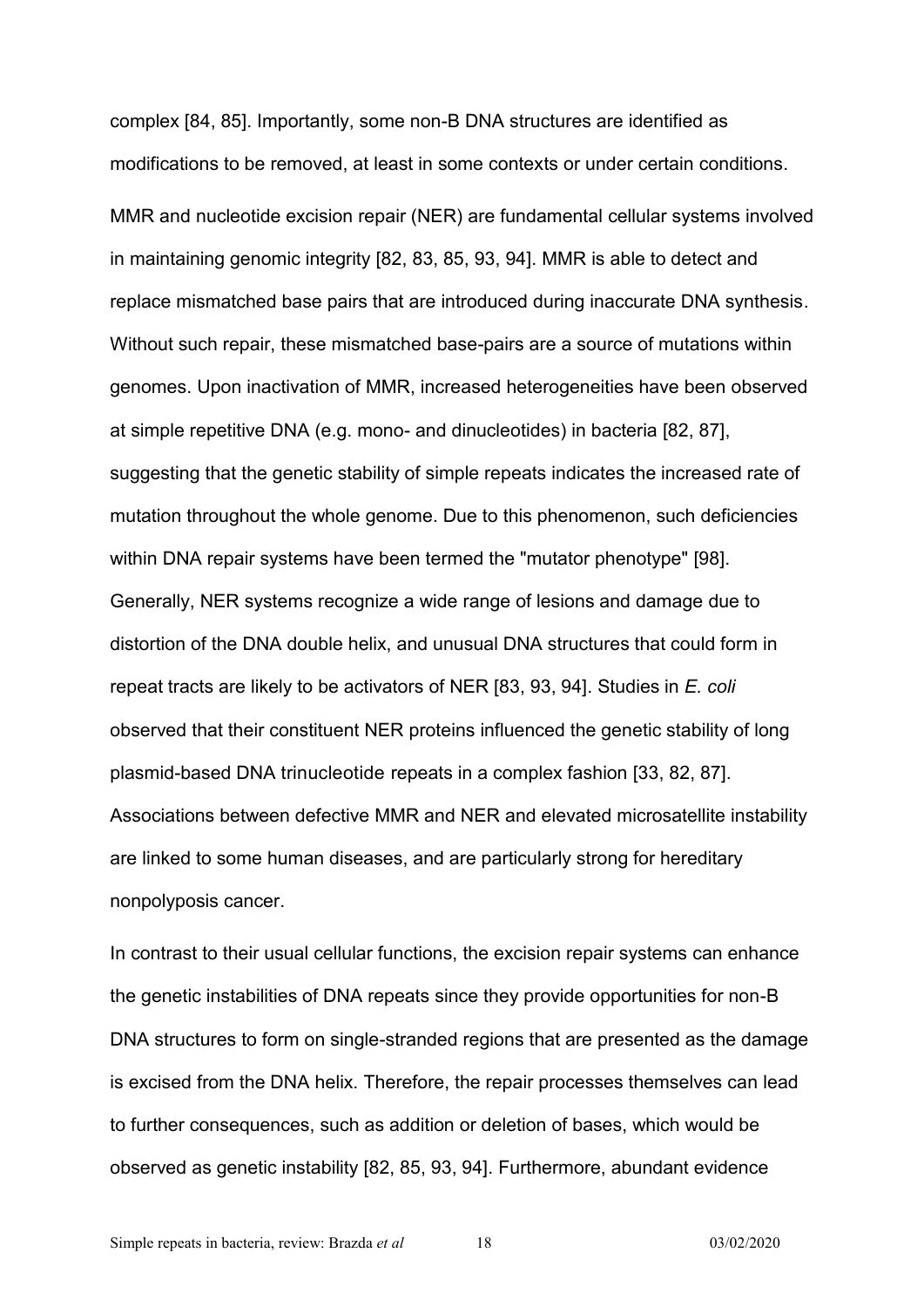demonstrates that unusual DNA structures may be recognized as "damaged DNA" by DNA repair systems, sometimes leading to the deletion of the sequence [92, 99, 100]. To reduce such potential problems, cells also take advantage of enzymatic processes to dissolve unusual DNA structures, such as DNA helicases [101]. For example, the RecQ helicases are capable of unwinding G-quadruplex DNA and this family of enzymes is conserved and is essential for genomic stability in organisms from *E. coli* to humans [102, 103].

Genetic instabilities within mono- and dinucleotide repeats increase for longer runs of consecutive repeats and, therefore, are decreased by interruptions in the repeat sequence [87]. These observations are consistent with the hypothesis that slippedstrand mispairing during DNA synthesis generates misaligned intermediates. Such parameters are intrinsic to the DNA repeat, but flanking sequences also influence the genetic stability of simple repeat sequences. These observations suggest that many aspects of DNA metabolism affect the genetic stability of all microsatellite sequences. Through their effects on DNA metabolism, repetitive DNA sequences have a dramatic influence on the genetic instability and evolution of genomes and organisms. The high levels of genetic instability of repetitive DNA sequences may act to promote evolution of genomic sequences [84, 104]. It has been suggested that length changes to simple repeats can normally be tolerated because they do not have dramatic consequences for the organism in question and that deleterious consequences occur only at extreme length changes [104, 105], as described for the trinucleotide repeat diseases. However, it is clear that simple DNA repeats in bacteria represent hypermutable loci associated with reversible changes in the number of repeats [2, 106]. Variability of the single DNA repeats can lead to increased antigenic variance of the pathogen population [107]. Such length changes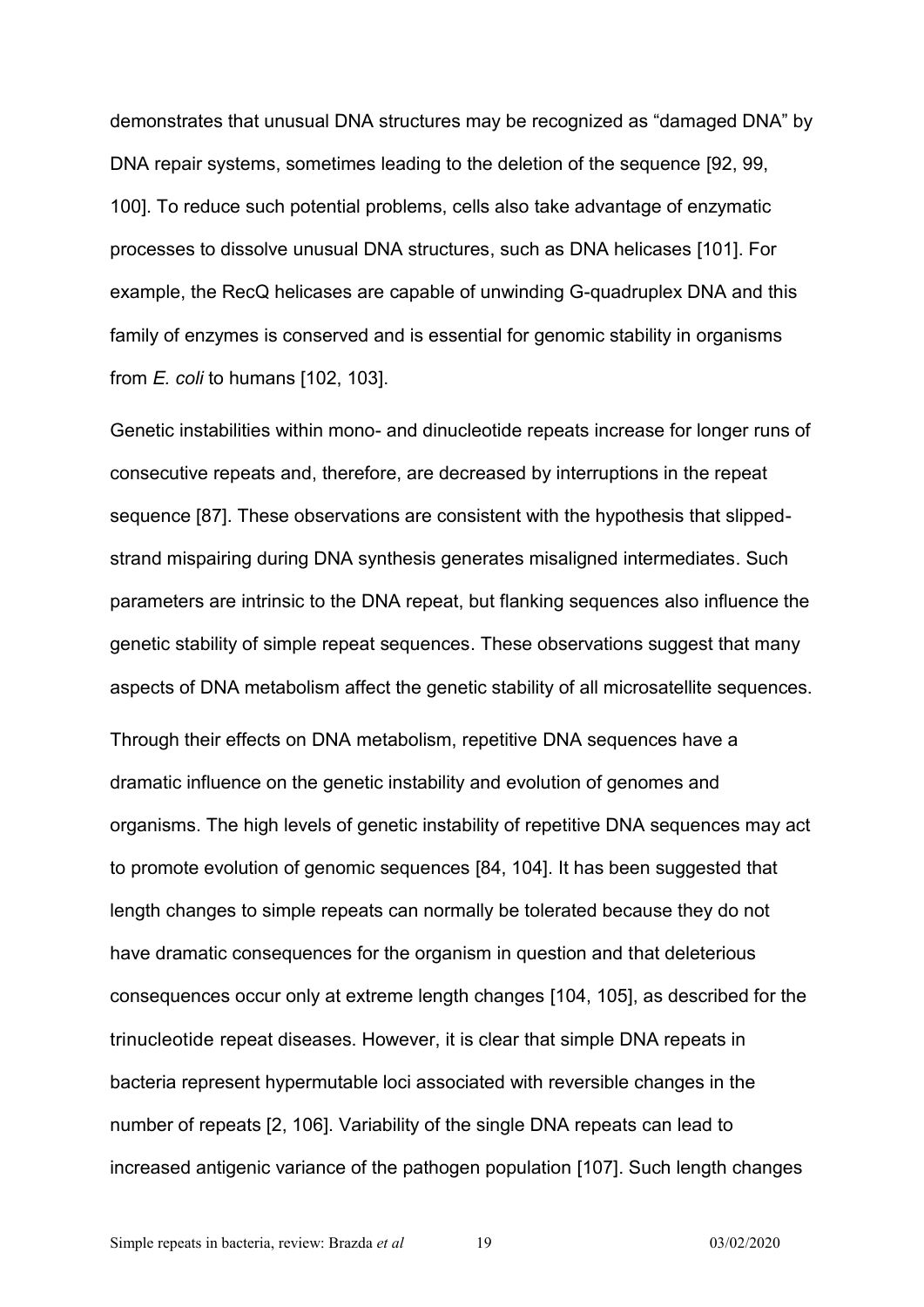have been clearly demonstrated in bacteria, where this property means that simple DNA repeats can act as prerequisites for bacterial phase variation and adaptation, providing clear evidence that length variations to repeat tracts are used as a means of modulating gene expression. For example, in some bacteria, such as *Haemophilus influenzae*, the susceptibility of microsatellites to reversible length changes is used to control specific genes that allow environmental adaptation [104, 108]. Thus, the hypermutable repeat sequence allows the bacterium to respond swiftly to changes in environmental conditions and adapt to different situations [104, 109]. Such variability in repeat tracts can even impact on the virulence of some bacteria, as seen in *H. influenzae* and *Neisseria meningitides* [110, 111]. Variation in the overall size of the repetitive domains was detected even among bacteria sub-cultured from a single colony, highlighting that the altered size of the repeat was intrinsic to the sequence.

#### **Conclusions**

From the earliest studies of natural DNAs it became clear that repetitive DNA sequences are common, leading to expectations that there must be biological reasons to explain this. The advent of large numbers of genome sequences has reinforced these observations, but biologists continue to assess the full biological significance of repetitive regions of genomes. Different aspects of DNA metabolism influence genetic instabilities within these sequences, and many of the studies that have improved knowledge have originated in bacteria, where the experiments are most tractable. An important corollary of the results from such studies is that many of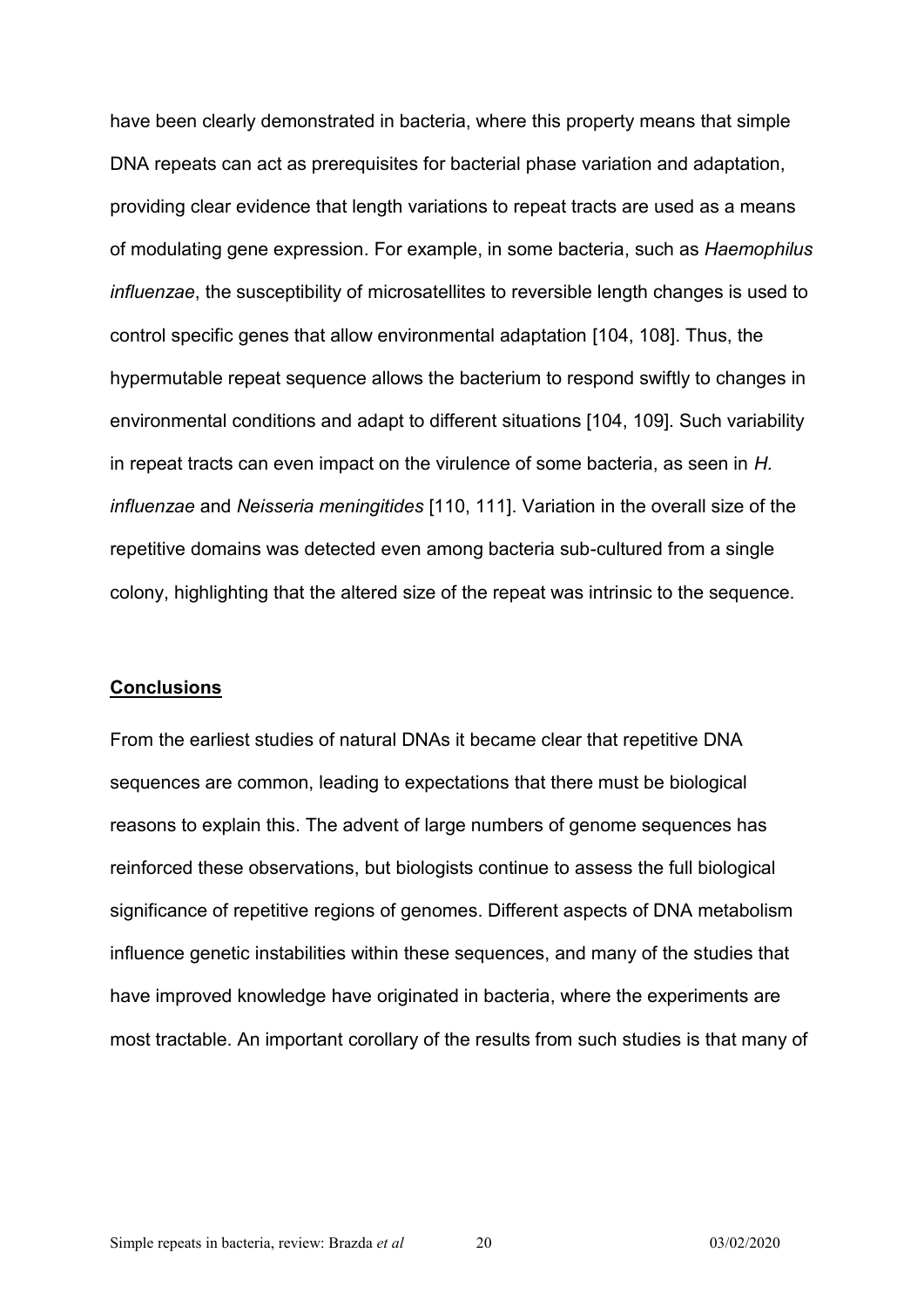the biochemical pathways are found in all organisms, meaning that many of the conclusions are relevant to all organisms.

Genetic instabilities of simple repeats may be mediated by many biochemical processes, including DNA replication-based slipped-strand mispairing, small slippedregister DNA synthesis, tandem duplications, and gene conversion-recombination processes. These processes may occur independently or in concert with each other and/or other DNA metabolic processes such as MMR, NER, DNA polymerase proofreading, SOS repair, transcription, etc. It is also clear that structural properties of the simple repeats (hairpin loop formation, slipped structures, triplexes, etc) play a consequential role in their genetic instabilities. The involvement of unusual DNA structures may occur because they are inherent within simple repeats inside cells, or because enzymes manipulating DNA may promote their formation. Either way, the presence of unusual structures within simple repeats is likely to influence the interaction of the DNA with proteins, which, in turn, facilitates the genetic instability of simple repeats.

Rapid progress in obtaining and interpreting genome information will continue to extend knowledge about the genetic variations that exist for simple repeating DNA sequences across all organisms. In this review we have summarized current understanding obtained from biochemical and cellular studies of such repeat sequences in bacteria. Combination of these different experiments in bacteria will shed further insight into the biological impacts of simple DNA repeats, including enhancement in understanding their roles in bacterial metabolism (with possible impact in treatment of bacterial pathogens) as well as in a range of human diseases.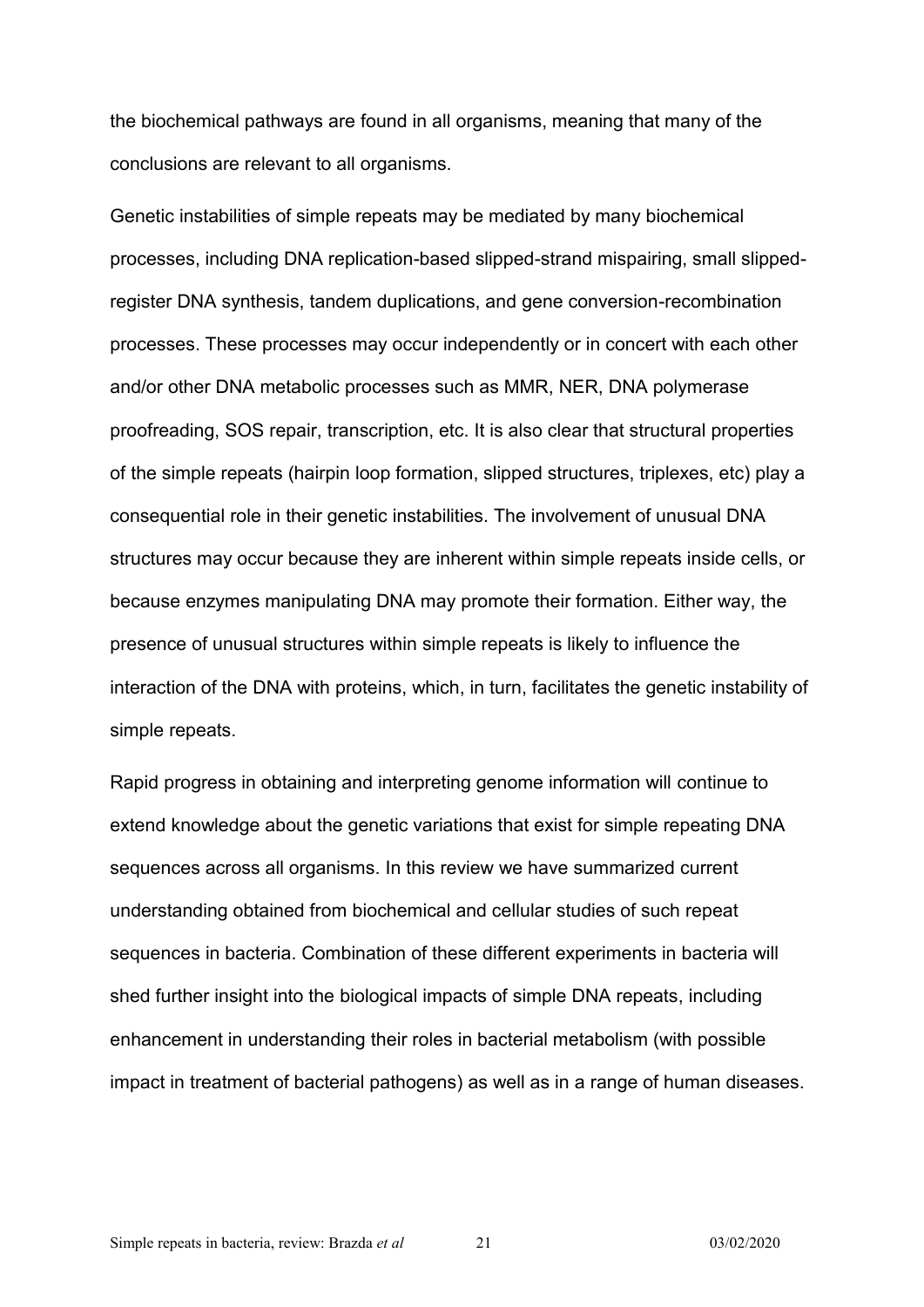## **Acknowledgements and Declarations of Interests**

We thank colleagues at the University of East Anglia, Institute of Biophysics and Central European Institute of Technology, Masaryk University in Brno, Czech Republic for discussions that assisted development of this manuscript. The authors have no conflicts of interest to declare.

# **Funding Information**

This work was supported by the Czech Science Foundation (18-15548S) and the European Union Horizon 2020 research and innovation programme under grant agreement No 692068, for the BISON project and by the SYMBIT project reg. no. CZ.02.1.01/0.0/0.0/15\_003/0000477 financed from the ERDF. VB and MF acknowledge institutional support from the Czech Academy of Sciences (68081707).

## **Author Contribution Statement**

All authors were involved in the planning and writing of the manuscript. Figures were prepared by VB and RPB.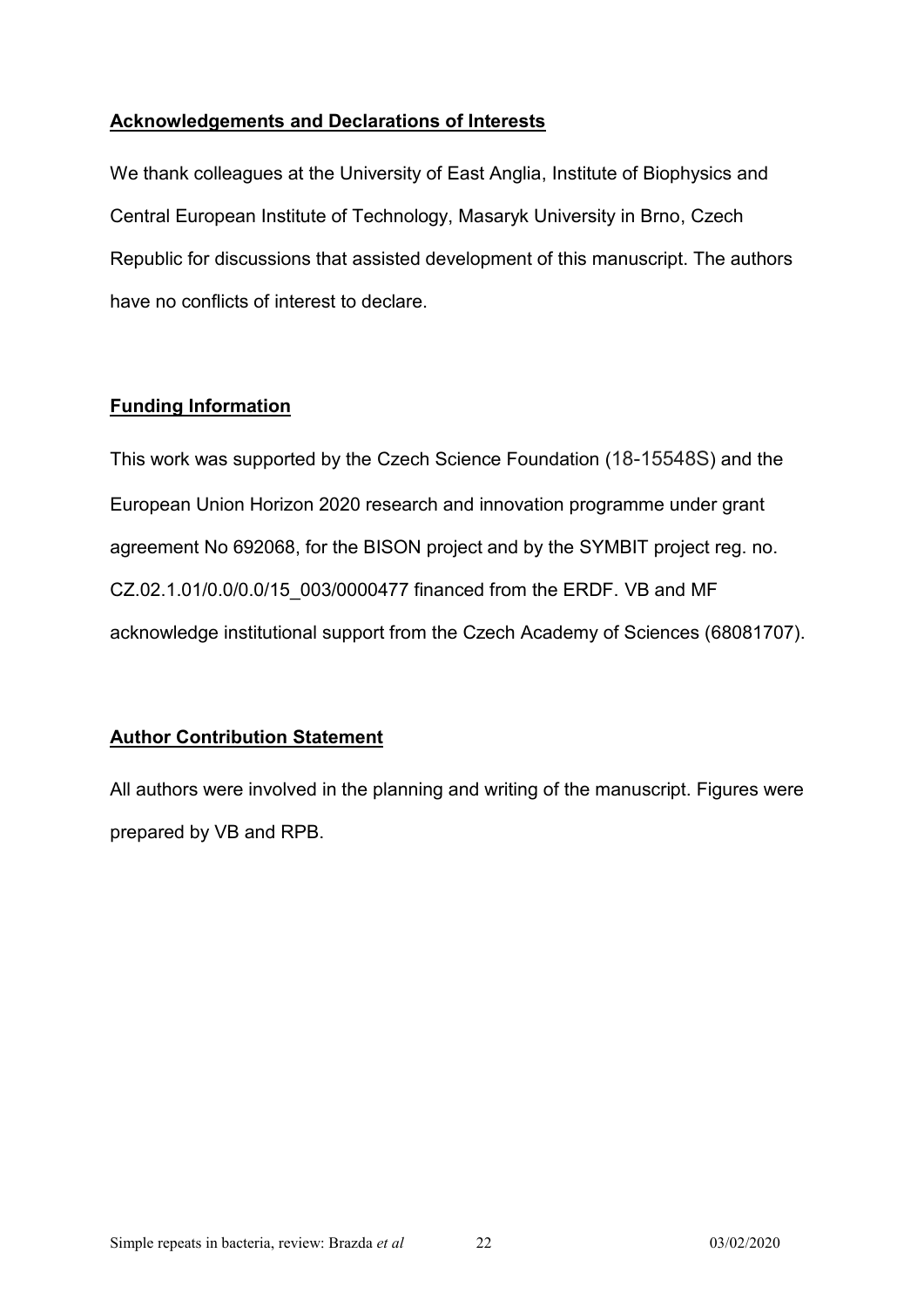## **References**

1. Castelle, C.J. and Banfield, J.F. (2018) Major New Microbial Groups Expand Diversity and Alter our Understanding of the Tree of Life. *Cell* **172**, 1181-97

2. Kashi, Y. and King, D.G. (2006) Simple sequence repeats as advantageous mutators in evolution. *Trends Genet* **22**, 253-9

3. Treangen, T.J. and Salzberg, S.L. (2011) Repetitive DNA and next-generation sequencing: computational challenges and solutions. *Nat Rev Genet* **13**, 36-46

4. Schlötterer, C. (2016) Simple Repeats. *eLS*,

5. Mrazek, J., Guo, X. and Shah, A. (2007) Simple sequence repeats in prokaryotic genomes. *Proc Natl Acad Sci U S A* **104**, 8472-7

6. van Belkum, A., Scherer, S., van Alphen, L. and Verbrugh, H. (1998) Short-sequence DNA repeats in prokaryotic genomes. *Microbiol Mol Biol Rev* **62**, 275-93

7. Neil, A.J., Kim, J.C. and Mirkin, S.M. (2017) Precarious maintenance of simple DNA repeats in eukaryotes. *Bioessays*,

8. Bowater, R.P. and Waller, Z.A.E. (2014) DNA Structure. *eLS*,

9. Ohshima, K., Kang, S., Larson, J.E. and Wells, R.D. (1996) Cloning, characterisation, and properties of seven triplet repeat DNA sequences. *J Biol Chem* **271**, 16773-83

10. Brazda, V., Laister, R.C., Jagelska, E.B. and Arrowsmith, C. (2011) Cruciform structures are a common DNA feature important for regulating biological processes. *BMC Mol Biol* **12**, 33

11. Blattner, F.R., Plunkett, I., G., Bloch, C.A., Perna, N.T., Burland, V., Riley, M., Collado-Vides, J., Glasner, J.D., Rode, C.K., et al. (1997) The complete genome sequence of *Escherichia coli* K-12. *Science* **277**, 1453-62

12. Chen, C.W., Huang, C.H., Lee, H.H., Tsai, H.H. and Kirby, R. (2002) Once the circle has been broken: dynamics and evolution of Streptomyces chromosomes. *Trends Genet* **18**, 522-9

13. Hopwood, D.A. (2006) Soil To Genomics: The Streptomyces Chromosome. *Annual Review of Genetics* **40**, 1-23

14. Toth, G., Gaspari, Z. and Jurka, J. (2000) Microsatellites in different eukaryotic genomes: survey and analysis. *Genome Res* **10**, 967-81

15. Field, D. and Wills, C. (1998) Abundant microsatellite polymorphism in Saccharomyces cerevisiae, and the different distributions of microsatellites in eight prokaryotes and S. cerevisiae, result from strong mutation pressures and a variety of selective forces. *Proc Natl Acad Sci U S A* **95**, 1647-52

16. Mrazek, J. (2006) Analysis of distribution indicates diverse functions of simple sequence repeats in Mycoplasma genomes. *Molecular biology and evolution* **23**, 1370-85

17. Benson, G. (1999) Tandem repeats finder: a program to analyze DNA sequences. *Nucleic Acids Res* **27**, 573-80

18. Gur-Arie, R., Cohen, C.J., Eitan, Y., Shelef, L., Hallerman, E.M. and Kashi, Y. (2000) Simple sequence repeats in Escherichia coli: abundance, distribution, composition, and polymorphism. *Genome Res* **10**, 62-71

19. Kryukov, K., Sumiyama, K., Ikeo, K., Gojobori, T. and Saitou, N. (2012) A new database (GCD) on genome composition for eukaryote and prokaryote genome sequences and their initial analyses. *Genome biology and evolution* **4**, 501-12

20. Wu, H., Zhang, Z., Hu, S. and Yu, J. (2012) On the molecular mechanism of GC content variation among eubacterial genomes. *Biology direct* **7**, 2

21. Bhagwat, A.S. and Lieb, M. (2002) Cooperation and competition in mismatch repair: very short-patch repair and methyl-directed mismatch repair in Escherichia coli. *Mol Microbiol* **44**, 1421-8

22. Aksenova, A.Y. and Mirkin, S.M. (2019) At the Beginning of the End and in the Middle of the Beginning: Structure and Maintenance of Telomeric DNA Repeats and Interstitial Telomeric Sequences. *Genes* **10**,

23. Metzgar, D., Thomas, E., Davis, C., Field, D. and Wills, C. (2001) The microsatellites of Escherichia coli: rapidly evolving repetitive DNAs in a non-pathogenic prokaryote. *Mol Microbiol* **39**, 183-90

24. van Belkum, A. (2007) Tracing isolates of bacterial species by multilocus variable number of tandem repeat analysis (MLVA). *FEMS immunology and medical microbiology* **49**, 22-7

25. Dyet, K.H., Robertson, I., Turbitt, E. and Carter, P.E. (2011) Characterization of Escherichia coli O157:H7 in New Zealand using multiple-locus variable-number tandem-repeat analysis. *Epidemiol Infect* **139**, 464-71

26. Byrne, L., Elson, R., Dallman, T.J., Perry, N., Ashton, P., Wain, J., Adak, G.K., Grant, K.A. and Jenkins, C. (2014) Evaluating the use of multilocus variable number tandem repeat analysis of Shiga toxinproducing Escherichia coli O157 as a routine public health tool in England. *PLoS One* **9**, e85901

27. Melles, D.C., Schouls, L., Francois, P., Herzig, S., Verbrugh, H.A., van Belkum, A. and Schrenzel, J. (2009) High-throughput typing of *Staphylococcus aureus* by amplified fragment length polymorphism (AFLP)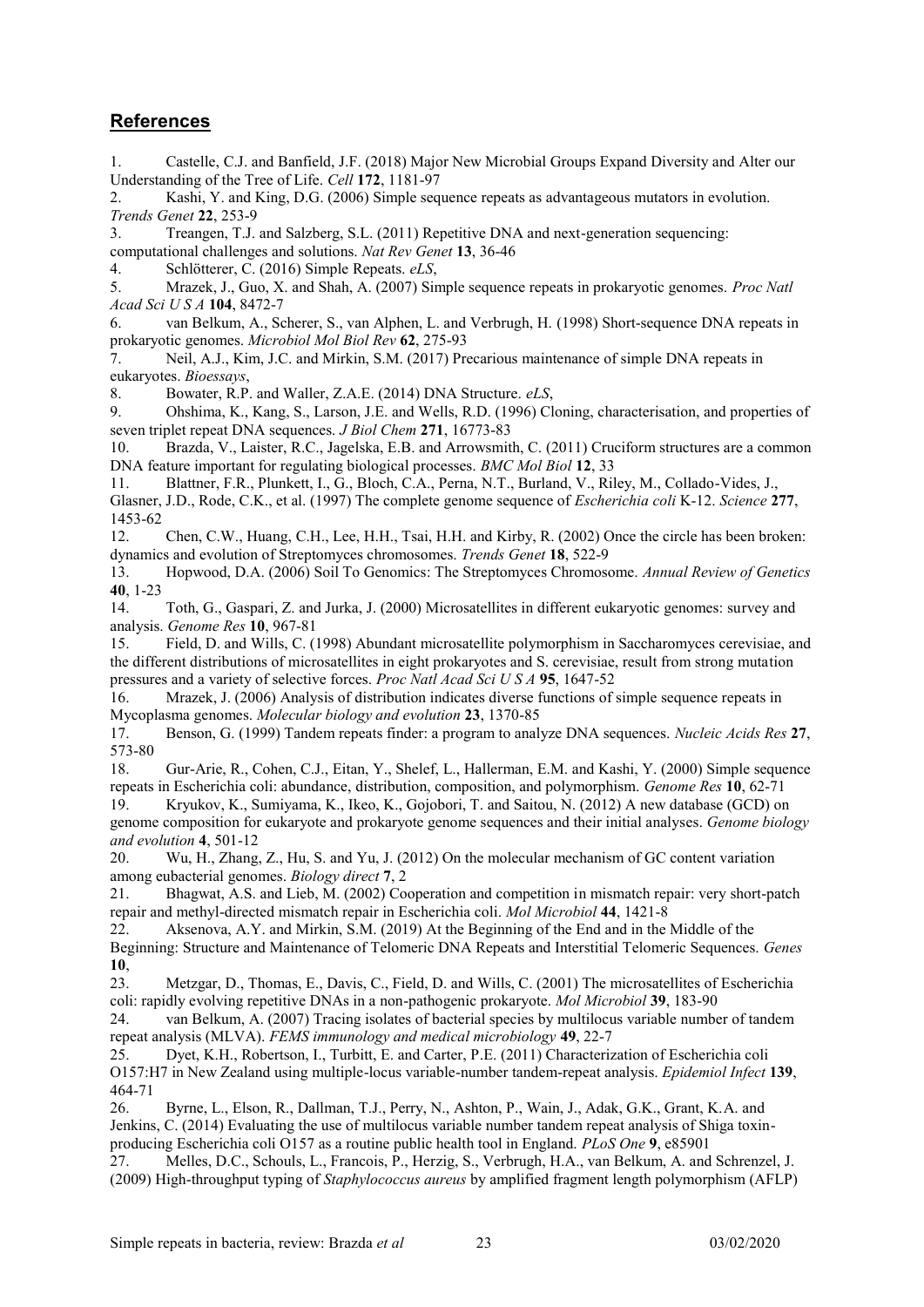or multi-locus variable number of tandem repeat analysis (MLVA) reveals consistent strain relatedness. *European journal of clinical microbiology & infectious diseases : official publication of the European Society of Clinical Microbiology* **28**, 39-45

28. Mohanty, P.S., Bansal, A.K., Naaz, F., Arora, M., Gupta, U.D., Gupta, P., Sharma, S. and Singh, H. (2019) Multiple strain infection of *Mycobacterium leprae* in a family having 4 patients: A study employing short tandem repeats. *PLoS One* **14**, e0214051

29. Bowater, R.P., Chen, D. and Lilley, D.M.J. (1994) Elevated unconstrained supercoiling of plasmid DNA generated by transcription and translation of the tetracycline resistance gene in eubacteria. *Biochemistry* **33**, 9266-75

30. Hatfield, G.W. and Benham, C.J. (2002) DNA topology-mediated control of global gene expression in Escherichia coli. *Annu Rev Genet* **36**, 175-203

31. Pearson, C.E., Edamura, K.N. and Cleary, J.D. (2005) Repeat instability: mechanisms of dynamic mutations. *Nat Rev Genet* **6**, 729-42

32. Mirkin, S.M. (2006) DNA structures, repeat expansions and human hereditary disorders. *Curr Opin Struct Biol* **16**, 351-8

33. Wells, R.D. (2007) Non-B DNA conformations, mutagenesis and disease. *Trends Biochem Sci* **32**, 271- 8

34. Sjakste, T., Paramonova, N. and Sjakste, N. (2016) Structural and functional significance of microsatellites. *Biopolymers and Cell* **32**, 334-46

35. McClellan, J.A., Boublikova, P., Palecek, E. and Lilley, D.M.J. (1990) Superhelical torsion in cellular DNA responds directly to environmental and genetic factors. *Proc Natl Acad Sci USA* **87**, 8373-7

36. Gimenes, F., Takeda, K.I., Fiorini, A., Gouveia, F.S. and Fernandez, M.A. (2008) Intrinsically bent DNA in replication origins and gene promoters. *Genetics and molecular research : GMR* **7**, 549-58

37. Murat, P. and Balasubramanian, S. (2014) Existence and consequences of G-quadruplex structures in DNA. *Curr Opin Genet Dev* **25**, 22-9

38. Mitas, M. (1997) Trinucleotide repeats associated with human disease. *Nucleic Acids Res* **25**, 2245-54

39. Kiliszek, A. and Rypniewski, W. (2014) Structural studies of CNG repeats. *Nucleic Acids Res* **42**, 8189- 99<br>40.

40. Wang, G. and Vasquez, K.M. (2007) Z-DNA, an active element in the genome. *Front Biosci* **12**, 4424- 38

41. Bochman, M.L., Paeschke, K. and Zakian, V.A. (2012) DNA secondary structures: stability and function of G-quadruplex structures. *Nat Rev Genet* **13**, 770-80

42. Malgowska, M., Gudanis, D., Kierzek, R., Wyszko, E., Gabelica, V. and Gdaniec, Z. (2014) Distinctive structural motifs of RNA G-quadruplexes composed of AGG, CGG and UGG trinucleotide repeats. *Nucleic Acids Res* **42**, 10196-101207

43. Zamiri, B., Mirceta, M., Bomsztyk, K., Macgregor, R.B., Jr. and Pearson, C.E. (2015) Quadruplex formation by both G-rich and C-rich DNA strands of the C9orf72 (GGGGCC)8\*(GGCCCC)8 repeat: effect of CpG methylation. *Nucleic Acids Res* **43**, 10055-64

44. Cheng, M., Cheng, Y., Hao, J., Jia, G., Zhou, J., Mergny, J.L. and Li, C. (2018) Loop permutation affects the topology and stability of G-quadruplexes. *Nucleic Acids Res* **46**, 9264-75

45. Bartas, M., Cutova, M., Brazda, V., Kaura, P., Stastny, J., Kolomaznik, J., Coufal, J., Goswami, P., Cerven, J., et al. (2019) The Presence and Localization of G-Quadruplex Forming Sequences in the Domain of Bacteria. *Molecules* **24**,

46. McRae, E.K.S., Booy, E.P., Padilla-Meier, G.P. and McKenna, S.A. (2017) On Characterizing the Interactions between Proteins and Guanine Quadruplex Structures of Nucleic Acids. *Journal of nucleic acids* **2017**, Article ID 9675348

47. Qiu, J., Liu, J., Chen, S., Ou, T.M., Tan, J.H., Gu, L.Q., Huang, Z.S. and Li, D. (2015) Role of Hairpin-Quadruplex DNA Secondary Structural Conversion in the Promoter of hnRNP K in Gene Transcriptional Regulation. *Organic letters* **17**, 4584-7

48. Abdelhamid, M.A., Fabian, L., MacDonald, C.J., Cheesman, M.R., Gates, A.J. and Waller, Z.A. (2018) Redox-dependent control of i-Motif DNA structure using copper cations. *Nucleic Acids Res* **46**, 5886-93

49. Dembska, A., Bielecka, P. and Juskowiak, B. (2017) pH-Sensing fluorescence oligonucleotide probes based on an i-motif scaffold: a review. *Analytical Methods* **9**, 6092-106

50. Abou Assi, H., Garavis, M., Gonzalez, C. and Damha, M.J. (2018) i-Motif DNA: structural features and significance to cell biology. *Nucleic Acids Res*, in press

51. Wright, E.P., Huppert, J.L. and Waller, Z.A.E. (2017) Identification of multiple genomic DNA sequences which form i-motif structures at neutral pH. *Nucleic Acids Res* **45**, 2951-9

52. Fojtik, P., Kejnovska, I. and Vorlickova, M. (2004) The guanine-rich fragile X chromosome repeats are reluctant to form tetraplexes. *Nucleic Acids Res* **32**, 298-306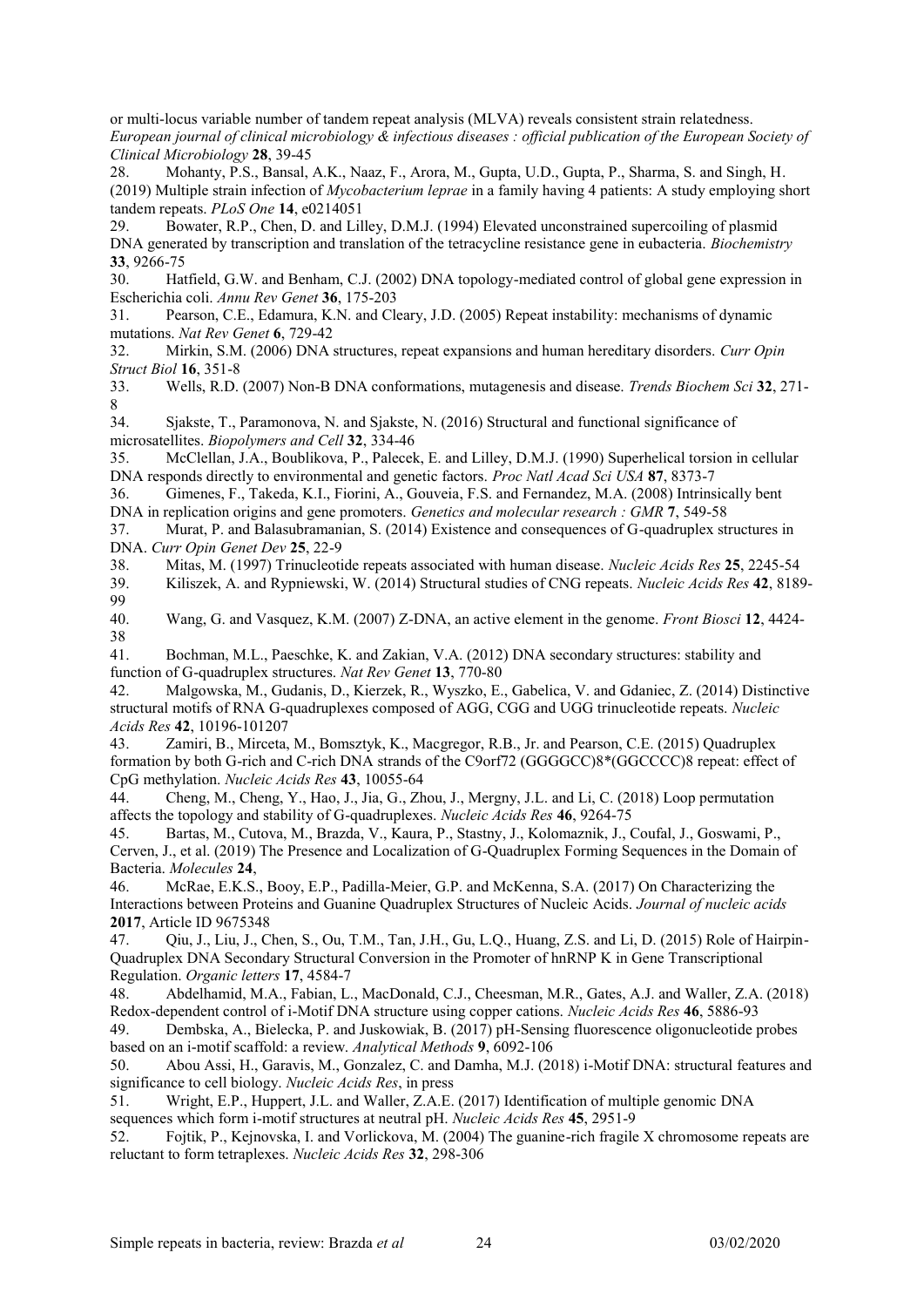53. Renciuk, D., Zemanek, M., Kejnovska, I. and Vorlickova, M. (2009) Quadruplex-forming properties of FRAXA (CGG) repeats interrupted by (AGG) triplets. *Biochimie* **91**, 416-22

54. Schmidt, M.H. and Pearson, C.E. (2016) Disease-associated repeat instability and mismatch repair. *DNA Repair (Amst)* **38**, 117-26

55. Freudenreich, C.H. (2018) R-loops: targets for nuclease cleavage and repeat instability. *Current genetics* **64**, 789-94

56. Kumari, D., Lokanga, R., Yudkin, D., Zhao, X.N. and Usdin, K. (2012) Chromatin changes in the development and pathology of the Fragile X-associated disorders and Friedreich ataxia. *Biochim Biophys Acta* **1819**, 802-10

57. Wang, G. and Vasquez, K.M. (2014) Impact of alternative DNA structures on DNA damage, DNA repair, and genetic instability. *DNA Repair (Amst)* **19**, 143-51

58. Bacolla, A. and Wells, R.D. (2009) Non-B DNA conformations as determinants of mutagenesis and human disease. *Molecular carcinogenesis* **48**, 273-85

59. Rocha, E.P. (2008) The organization of the bacterial genome. *Annu Rev Genet* **42**, 211-33

60. West, B.J., Allegrini, P., Buiatti, M. and Grigolini, P. (2000) Non-normal Statistics of DNA Sequences of Prokaryotes. *Journal of biological physics* **26**, 17-25

61. Jansen, R., Embden, J.D., Gaastra, W. and Schouls, L.M. (2002) Identification of genes that are associated with DNA repeats in prokaryotes. *Mol Microbiol* **43**, 1565-75

62. Kolsto, A.B. (1997) Dynamic bacterial genome organization. *Mol Microbiol* **24**, 241-8

63. Cechova, J., Lysek, J., Bartas, M. and Brazda, V. (2017) Complex analyses of inverted repeats in mitochondrial genomes revealed their importance and variability. *Bioinformatics*,

64. Brazda, V., Lysek, J., Bartas, M. and Fojta, M. (2018) Complex Analyses of Short Inverted Repeats in All Sequenced Chloroplast DNAs. *Biomed Res Int* **2018**, 1097018

65. Horwitz, M.S. and Loeb, L.A. (1988) An E. coli promoter that regulates transcription by DNA superhelix-induced cruciform extrusion. *Science* **241**, 703-5

66. Holder, I.T., Wagner, S., Xiong, P., Sinn, M., Frickey, T., Meyer, A. and Hartig, J.S. (2015) Intrastrand triplex DNA repeats in bacteria: a source of genomic instability. *Nucleic Acids Res* **43**, 10126-42

67. Bacolla, A., Wang, G. and Vasquez, K.M. (2015) New Perspectives on DNA and RNA Triplexes As Effectors of Biological Activity. *PLoS Genet* **11**, e1005696

68. Kikin, O., D'Antonio, L. and Bagga, P.S. (2006) QGRS Mapper: a web-based server for predicting Gquadruplexes in nucleotide sequences. *Nucleic Acids Res* **34**, W676-82

69. Brazda, V., Kolomaznik, J., Lysek, J., Bartas, M., Fojta, M., Stastny, J. and Mergny, J.L. (2019) G4Hunter web application: a web server for G-quadruplex prediction. *Bioinformatics*, in press

70. Yadav, V.K., Abraham, J.K., Mani, P., Kulshrestha, R. and Chowdhury, S. (2008) QuadBase: genomewide database of G4 DNA--occurrence and conservation in human, chimpanzee, mouse and rat promoters and 146 microbes. *Nucleic Acids Res* **36**, D381-5

71. Dhapola, P. and Chowdhury, S. (2016) QuadBase2: web server for multiplexed guanine quadruplex mining and visualization. *Nucleic Acids Res* **44**, W277-83

72. Rawal, P., Kummarasetti, V.B., Ravindran, J., Kumar, N., Halder, K., Sharma, R., Mukerji, M., Das, S.K. and Chowdhury, S. (2006) Genome-wide prediction of G4 DNA as regulatory motifs: role in Escherichia coli global regulation. *Genome Res* **16**, 644-55

73. Brazda, V., Haronikova, L., Liao, J.C. and Fojta, M. (2014) DNA and RNA quadruplex-binding proteins. *International journal of molecular sciences* **15**, 17493-517

74. Day, H.A., Pavlou, P. and Waller, Z.A. (2014) i-Motif DNA: structure, stability and targeting with ligands. *Bioorg Med Chem* **22**, 4407-18

75. Harris, L.M. and Merrick, C.J. (2015) G-quadruplexes in pathogens: a common route to virulence control? *PLoS pathogens* **11**, e1004562

76. Rhodes, D. and Lipps, H.J. (2015) G-quadruplexes and their regulatory roles in biology. *Nucleic Acids Res* **43**, 8627-37

77. Saranathan, N. and Vivekanandan, P. (2019) G-Quadruplexes: More Than Just a Kink in Microbial Genomes. *Trends Microbiol* **27**, 148-63

78. Day, H.A., Wright, E.P., MacDonald, C.J., Gates, A.J. and Waller, Z.A. (2015) Reversible DNA i-motif to hairpin switching induced by copper(II) cations. *Chem Commun (Camb)* **51**, 14099-102

79. Waller, Z.A., Pinchbeck, B.J., Buguth, B.S., Meadows, T.G., Richardson, D.J. and Gates, A.J. (2016) Control of bacterial nitrate assimilation by stabilization of G-quadruplex DNA. *Chem Commun (Camb)* **52**, 13511-4

80. Abdelhamid, M.A.S., Gates, A.J. and Waller, Z.A.E. (2019) Destabilization of i-Motif DNA at Neutral pH by G-Quadruplex Ligands. *Biochemistry* **58**, 245-9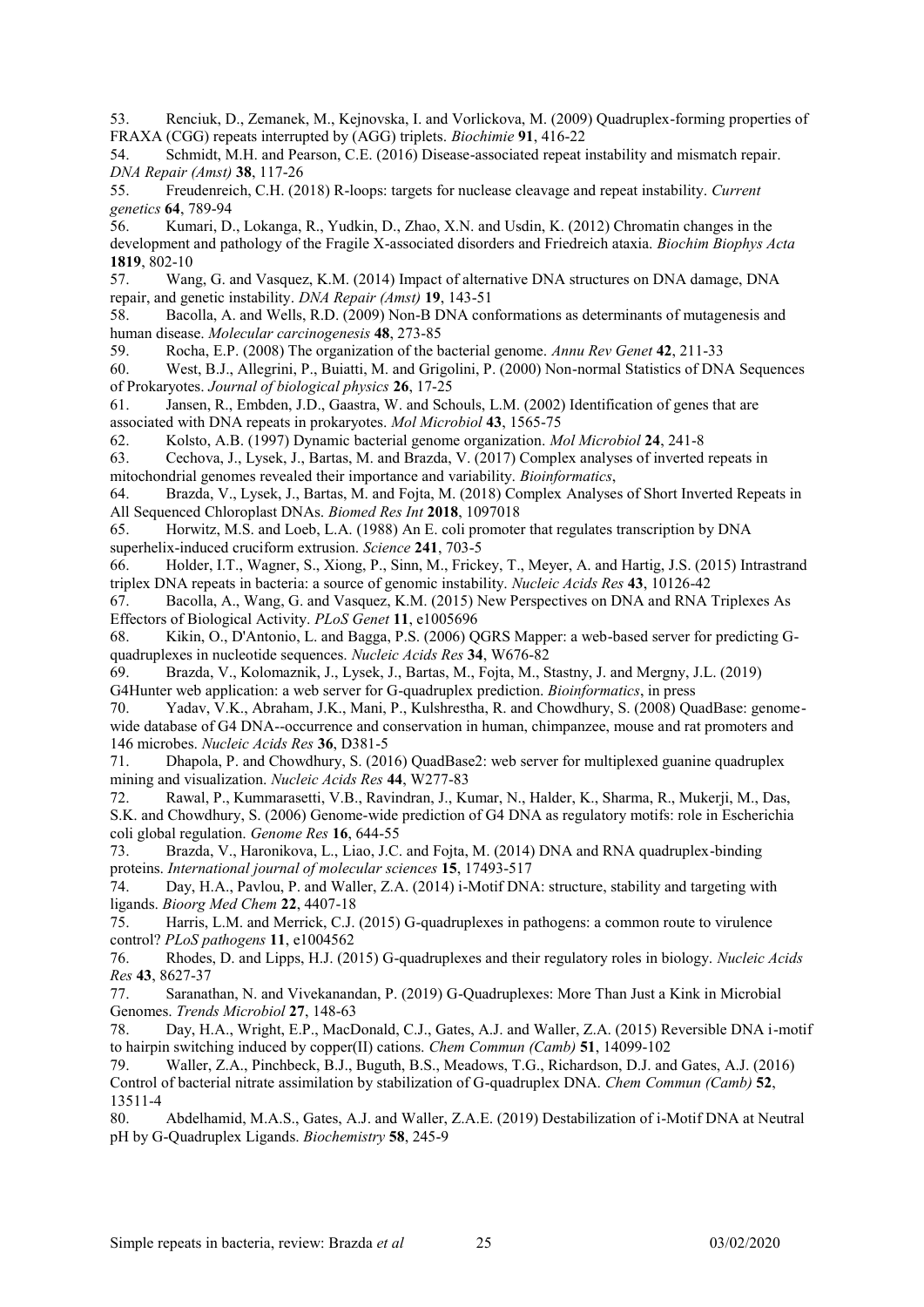81. Pinchbeck, B.J., Soriano-Laguna, M.J., Sullivan, M.J., Luque-Almagro, V.M., Rowley, G., Ferguson, S.J., Roldan, M.D., Richardson, D.J. and Gates, A.J. (2019) A dual functional redox enzyme maturation protein for respiratory and assimilatory nitrate reductases in bacteria. *Mol Microbiol*, in press

82. Iyer, R.R., Pluciennik, A., Napierala, M. and Wells, R.D. (2015) DNA triplet repeat expansion and mismatch repair. *Annu Rev Biochem* **84**, 199-226

83. Chatterjee, N. and Walker, G.C. (2017) Mechanisms of DNA damage, repair, and mutagenesis. *Environ Mol Mutagen* **58**, 235-63

84. Shah, K.A. and Mirkin, S.M. (2015) The hidden side of unstable DNA repeats: Mutagenesis at a distance. *DNA Repair (Amst)* **32**, 106-12

85. Lahue, R.S. and Slater, D.L. (2003) DNA repair and trinucleotide repeat instability. *Front Biosci* **8**, s653-65

86. Zhao, X.N. and Usdin, K. (2015) The Repeat Expansion Diseases: The dark side of DNA repair. *DNA Repair (Amst)* **32**, 96-105

87. Bowater, R.P. and Wells, R.D. (2001) The intrinsically unstable life of DNA triplet repeats associated with human hereditary disorders. *Prog Nucl Acids Res Mol Biol* **66**, 159-202

88. Krasilnikova, M., Samadashwily, G.M., Krasilnikov, A.S. and Mirkin, S.M. (1998) Transcription through a simple DNA repeat blocks replication elongation. *EMBO J* **17**, 5095-102

89. Bowater, R.P., Jaworski, A., Larson, J.E., Parniewski, P. and Wells, R.D. (1997) Transcription increases the deletion frequency of long CTG•CAG triplet repeats from plasmids in *Escherichia coli*. *Nucl Acids Res* **25**, 2861-8

90. Lin, Y., Dent, S.Y., Wilson, J.H., Wells, R.D. and Napierala, M. (2010) R loops stimulate genetic instability of CTG.CAG repeats. *Proc Natl Acad Sci U S A* **107**, 692-7

91. Reddy, K., Tam, M., Bowater, R.P., Barber, M., Tomlinson, M., Nichol Edamura, K., Wang, Y.H. and Pearson, C.E. (2011) Determinants of R-loop formation at convergent bidirectionally transcribed trinucleotide repeats. *Nucleic Acids Res* **39**, 1749-62

92. Zhao, J., Bacolla, A., Wang, G. and Vasquez, K.M. (2010) Non-B DNA structure-induced genetic instability and evolution. *Cell Mol Life Sci* **67**, 43-62

93. Hoeijmakers, J.H. (2001) Genome maintenance mechanisms for preventing cancer. *Nature* **411**, 366-74 94. Friedberg, E.C. (2003) DNA damage and repair. *Nature* **421**, 436-40

95. Gorna, A.E., Bowater, R.P. and Dziadek, J. (2010) DNA repair systems and the pathogenesis of *Mycobacterium tuberculosis*: varying activities at different stages of infection. *Clin Sci (Lond)* **119**, 187-202 96. van der Veen, S. and Tang, C.M. (2015) The BER necessities: the repair of DNA damage in human-

adapted bacterial pathogens. *Nat Rev Microbiol* **13**, 83-94

97. Uphoff, S. and Sherratt, D.J. (2017) Single-Molecule Analysis of Bacterial DNA Repair and Mutagenesis. *Annu Rev Biophys* **46**, 411-32

98. Loeb, K.R. and Loeb, L.A. (1999) Genetic instability and the mutator phenotype. *Amer J Pathol* **154**, 1621-6

99. Bacolla, A., Wojciechowska, M., Kosmider, B., Larson, J.E. and Wells, R.D. (2006) The involvement of non-B DNA structures in gross chromosomal rearrangements. *DNA Repair (Amst)* **5**, 1161-70

100. Wojcik, E.A., Brzostek, A., Bacolla, A., Mackiewicz, P., Vasquez, K.M., Korycka-Machala, M., Jaworski, A. and Dziadek, J. (2012) Direct and inverted repeats elicit genetic instability by both exploiting and eluding DNA double-strand break repair systems in mycobacteria. *PLoS One* **7**, e51064

101. Mendoza, O., Bourdoncle, A., Boule, J.B., Brosh, R.M., Jr. and Mergny, J.L. (2016) G-quadruplexes and helicases. *Nucleic Acids Res* **44**, 1989-2006

102. Shen, J.C. and Loeb, L.A. (2000) The Werner syndrome gene: the molecular basis of RecQ helicasedeficiency diseases. *Trends Genet* **16**, 213-20

103. Wu, X. and Maizels, N. (2001) Substrate-specific inhibition of RecQ helicase. *Nucleic Acids Res* **29**, 1765-71

104. Moxon, R., Bayliss, C. and Hood, D. (2006) Bacterial contingency loci: the role of simple sequence DNA repeats in bacterial adaptation. *Annu Rev Genet* **40**, 307-33

105. Kashi, Y., King, D. and Soller, M. (1997) Simple sequence repeats as a source of quantitative genetic variation. *Trends Genet* **13**, 74-8

106. Karlin, S., Campbell, A.M. and Mrazek, J. (1998) Comparative DNA analysis across diverse genomes. *Annu Rev Genet* **32**, 185-225

107. Groisman, E.A. and Casadesus, J. (2005) The origin and evolution of human pathogens. *Mol Microbiol* **56**, 1-7

108. Power, P.M., Sweetman, W.A., Gallacher, N.J., Woodhall, M.R., Kumar, G.A., Moxon, E.R. and Hood, D.W. (2009) Simple sequence repeats in *Haemophilus influenzae*. *Infection, genetics and evolution : journal of molecular epidemiology and evolutionary genetics in infectious diseases* **9**, 216-28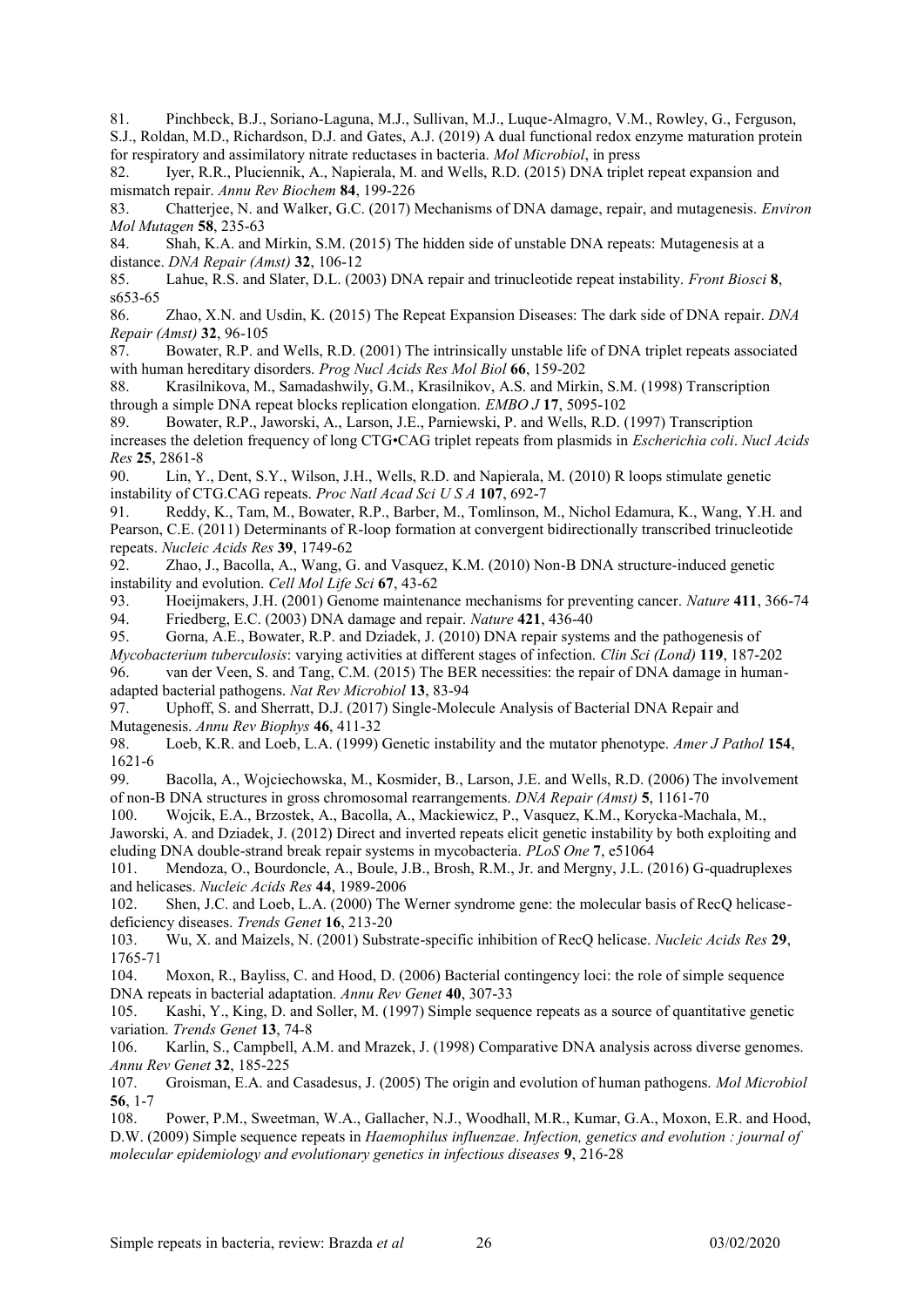109. Zhou, K., Aertsen, A. and Michiels, C.W. (2014) The role of variable DNA tandem repeats in bacterial adaptation. *FEMS Microbiol Rev* **38**, 119-41

Peak, I.R., Jennings, M.P., Hood, D.W. and Moxon, E.R. (1999) Tetranucleotide repeats identify novel virulence determinant homologues in Neisseria meningitidis. *Microbial pathogenesis* **26**, 13-23

111. Hood, D.W., Deadman, M.E., Jennings, M.P., Bisercic, M., Fleischmann, R.D., Venter, J.C. and

Moxon, E.R. (1996) DNA repeats identify novel virulence genes in *Haemophilus influenzae*. *Proc Natl Acad Sci U S A* **93**, 11121-215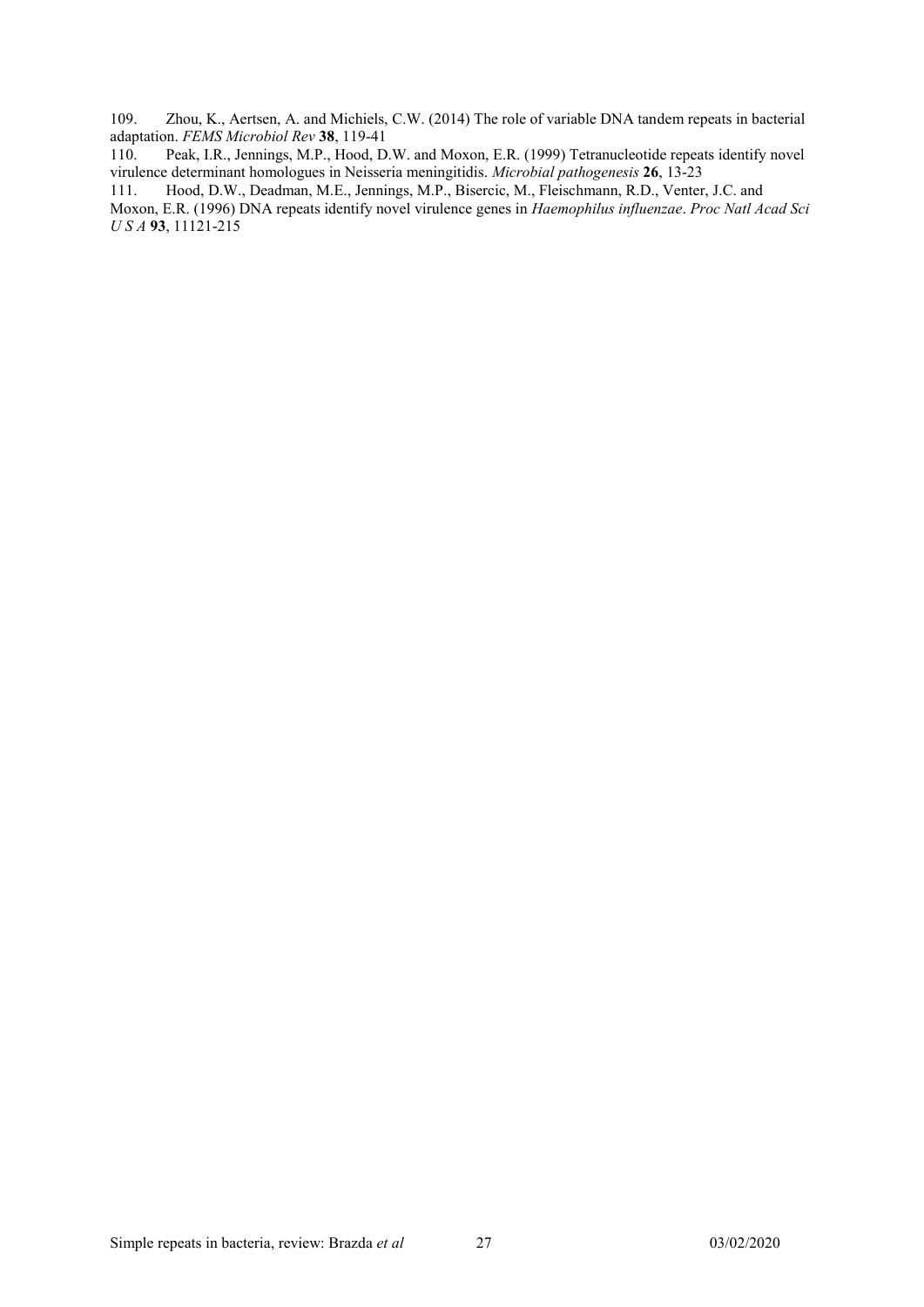#### **Figure Legends**

**Figure 1:** Nomenclature to illustrate variation of microsatellites repeats. Microsatellite sequences consist of up to 6 bases per repeat and examples are shown for microsatellite repeats consisting of one base (mononucleotide), two different bases (dinucleotide) and three different bases (trinucleotide). Note that shifting of the frame of the sequence highlights redundancy within each repeat, meaning that it covers multiple types of sequences – the green box highlights (TC) repeats within (CT) repeats. Classical examples of microsatellites consist of uninterrupted repeats of the same sequence. When one or more bases interrupt the repeat array (shown by the bases in red), the microsatellite is termed "interrupted" (sometimes referred to as ""imperfect"). Two types of repeat that neighbour each other are also found frequently in genomes, and are called "compound" (or sometimes "composite") microsatellites. Adapted from [4].

**Figure 2:** Inverted repeat DNA sequences can adopt different types of threedimensional structure. "Inverted repeats" are repetitive DNA elements where the 5'-3' sequence of one strand is the same when the complementary strand is read in the 5'- 3' direction. The sequence shown is the inverted repeat from *E.coli K12* genome 3144772-3144797. (A) Such DNA sequences can exist in a regular double-stranded, anti-parallel form. (B) Intra-strand base pairing within the inverted repeat allows the formation of a cruciform.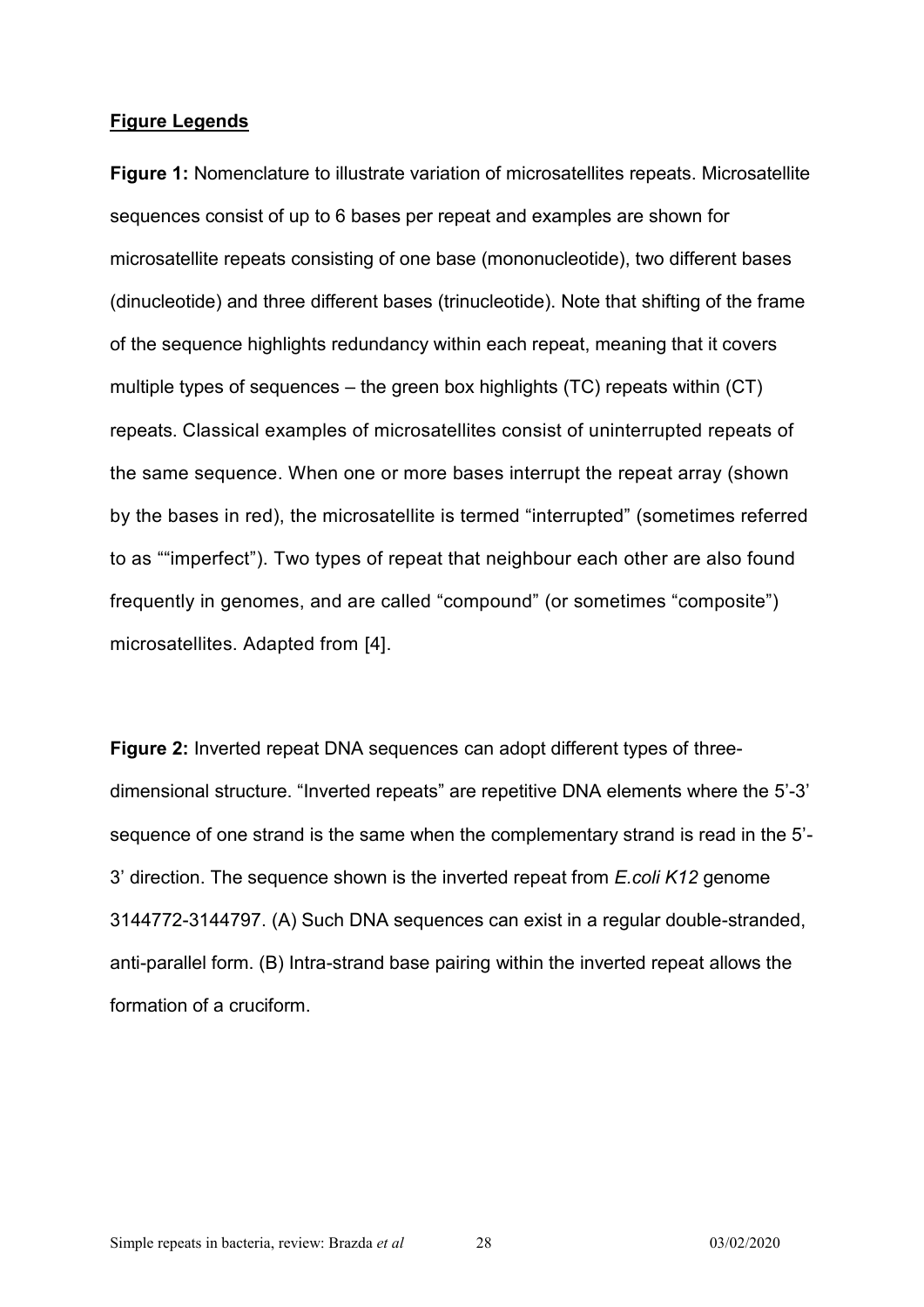**Figure 3:** Ribbon scheme of localised non-B DNA structures: (A) triplex; (B) hairpin; (C) slip-stranded DNA; (D) cruciform; (E) G-quadruplex; (F) i-motif. Black and red represents individual DNA strands, and G-quartets are highlighted by rhomboids.

**Figure 4:** Watson-Crick and Hoogsteen hydrogen bonds in triplex DNA molecules. A variety of triplex structures are shown involving three separate bases. The most common sequences, both in intramolecular and intermolecular triplexes, include A•A–T, G•G–C, and T•A–T for R•R–Y type triplexes (bottom left), and C+•G–C and T•A–T for Y•R–Y type triplexes. Each triplex includes two bases that form hydrogen bonds following the standard (Watson-Crick) pattern (red), plus one additional base form base-pair where the interactions are stabilised by Hoogsteen pairing (green) [66]. Note that in some cases the additional hydrogen bonds are stabilised by positive charges on a cytosine base and, thus, are favoured at low pH.

**Figure 5:** Suggested biological roles of simple DNA repeats. Central part: single DNA repeats (red) can form various local DNA structures (e.g. see Figure 3), which can participate in: A) protein recognition; B) genetic instability; C) genome evolution; D) regulation of transcription; E) genome organization; F) DNA replication. Colours highlight proteins with specificity for transcription (green), replication (yellow) or simply to the DNA structure or single stranded DNA (blue).

**Figure 6:** Potential quadruplex forming sequences are dispersed throughout the *Escherichia coli* genome. The presence of potential quadruplex forming sequences in *Escherichia coli 55989* was visualized by Quadbase [70, 71]. The complete length of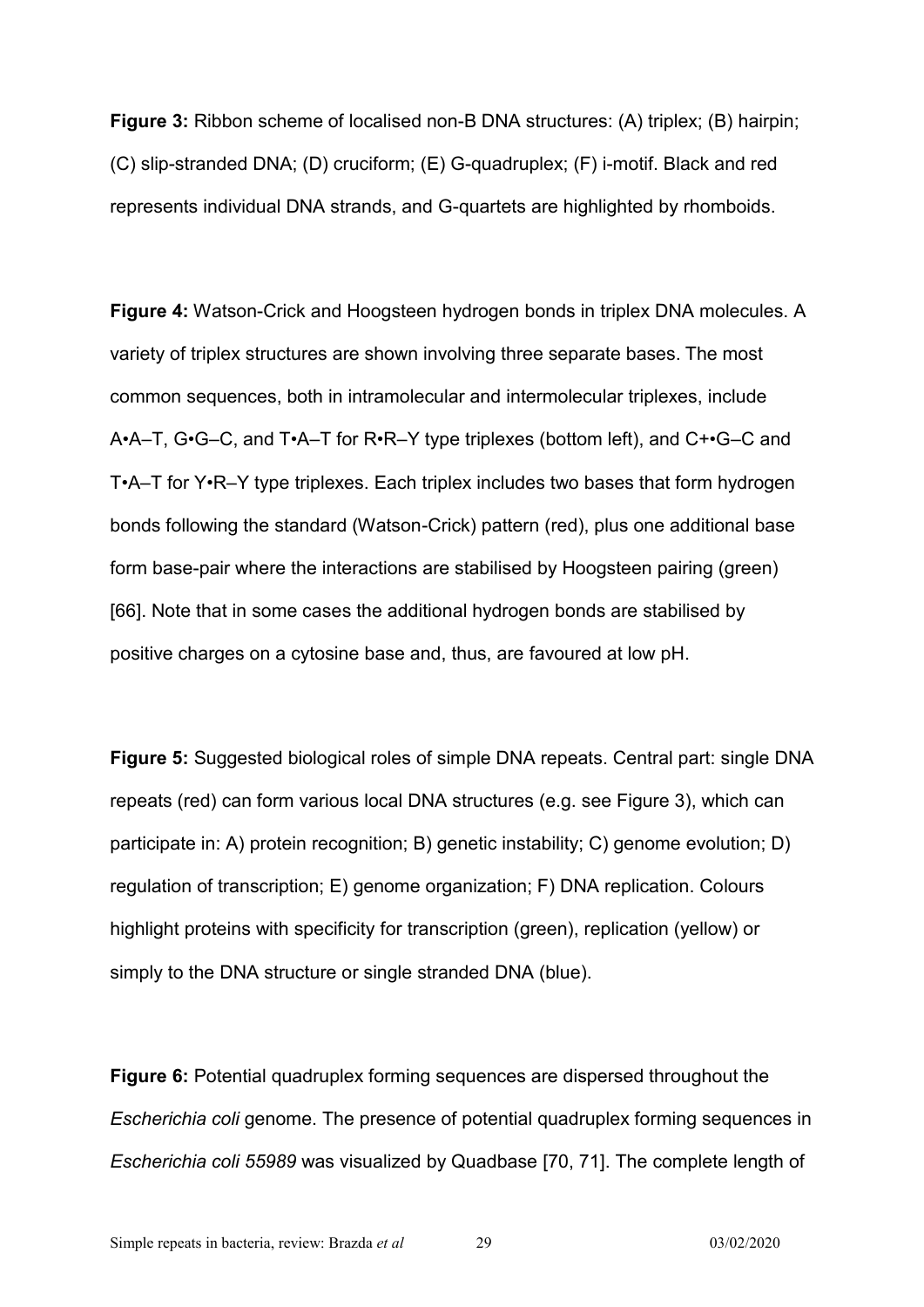the genome is 5,154,862 bp, with a chromosomal CG content of 50.10% (outer black circle). The presence of quadruplex motifs is highlighted by the lines emanating from the inner circles: the "+ strand" has 37 (middle blue circle), the "- strand" has 28 (inner red circle).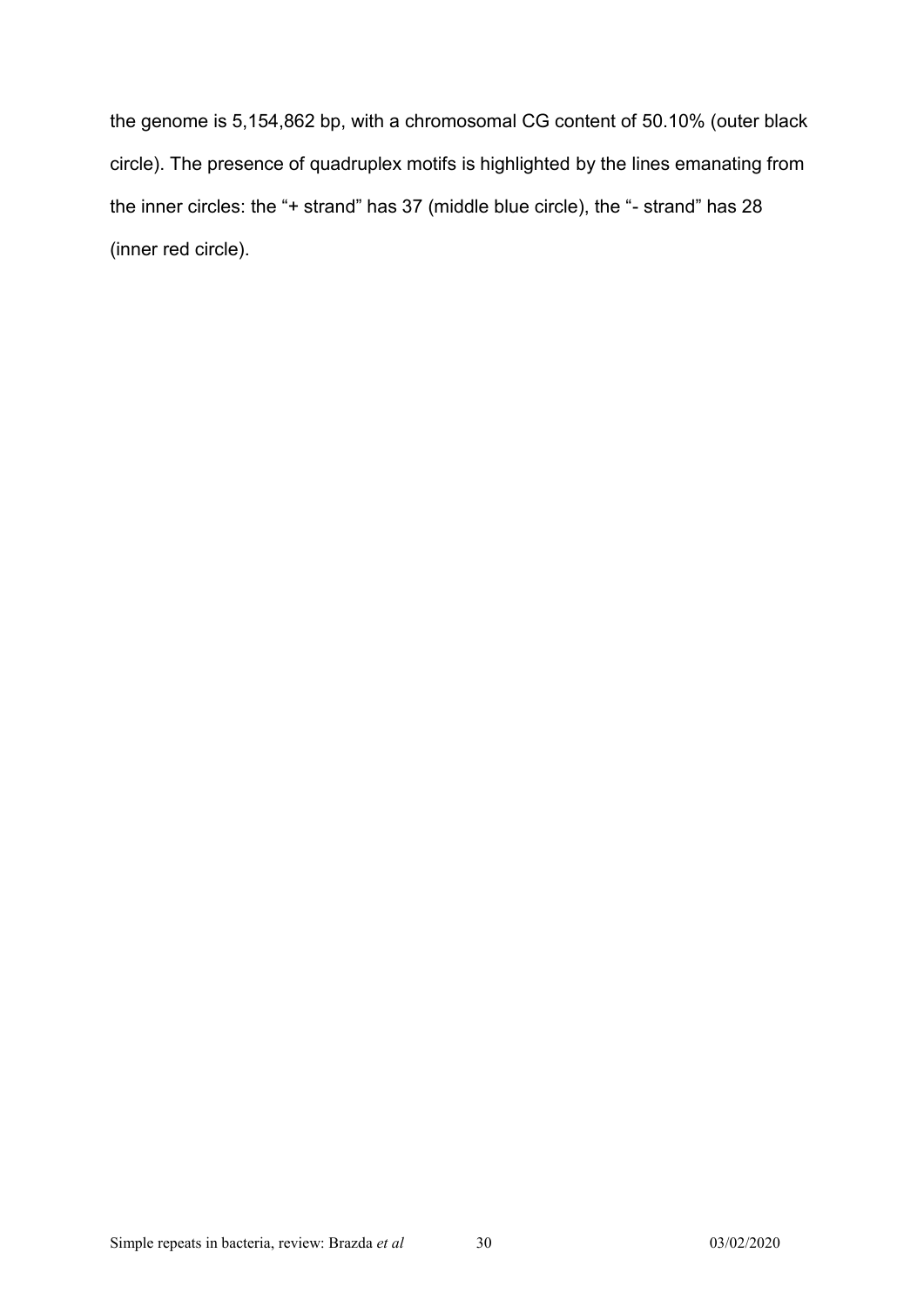### **Figures**

| Type of<br>microsatellite | Example<br>sequence                                               | Shorthand<br>nomenclature                                                                                                           |
|---------------------------|-------------------------------------------------------------------|-------------------------------------------------------------------------------------------------------------------------------------|
| Uninterrupted             | <b>CCCCCC</b><br>CTCTCTCTCTCT<br><b>CTGCTGCTGCTGCTGCTG</b>        | $(C)$ <sub>6</sub><br>$(CT)_{6}$ or $(TC)_{5}$<br>$(CTG)_{6}$                                                                       |
| Interrupted               | <b>CCACCC</b><br><b>CTCTAACTCTCT</b><br><b>CTGCTGCTGAAACTGCTG</b> | $(C)$ <sub>2</sub> A(C) <sub>3</sub><br>$(CT)$ <sub>2</sub> AA $(CT)$ <sub>3</sub><br>$(CTG)$ <sub>3</sub> AAA $(CTG)$ <sub>2</sub> |
| Compound                  | <b>CCCAAA</b><br><b>CTCTCTCACACA</b><br><b>CTGCTGCTGCAGCAGCAG</b> | $(C)$ $_{3}$ (A) $_{3}$<br>$(CT)$ (CA) 3<br>$(CTG)$ <sub>3</sub> $(CAG)$ <sub>3</sub>                                               |

**Figure 1:** Nomenclature to illustrate variation of microsatellites repeats. Microsatellite sequences consist of up to 6 bases per repeat and examples are shown for microsatellite repeats consisting of one base (mononucleotide), two different bases (dinucleotide) and three different bases (trinucleotide). Note that shifting of the frame of the sequence highlights redundancy within each repeat, meaning that it covers multiple types of sequences – the green box highlights (TC) repeats within (CT) repeats. Classical examples of microsatellites consist of uninterrupted repeats of the same sequence. When one or more bases interrupt the repeat array (shown by the bases in red), the microsatellite is termed "interrupted" (sometimes referred to as ""imperfect"). Two types of repeat that neighbour each other are also found frequently in genomes, and are called "compound" (or sometimes "composite") microsatellites. Adapted from [4].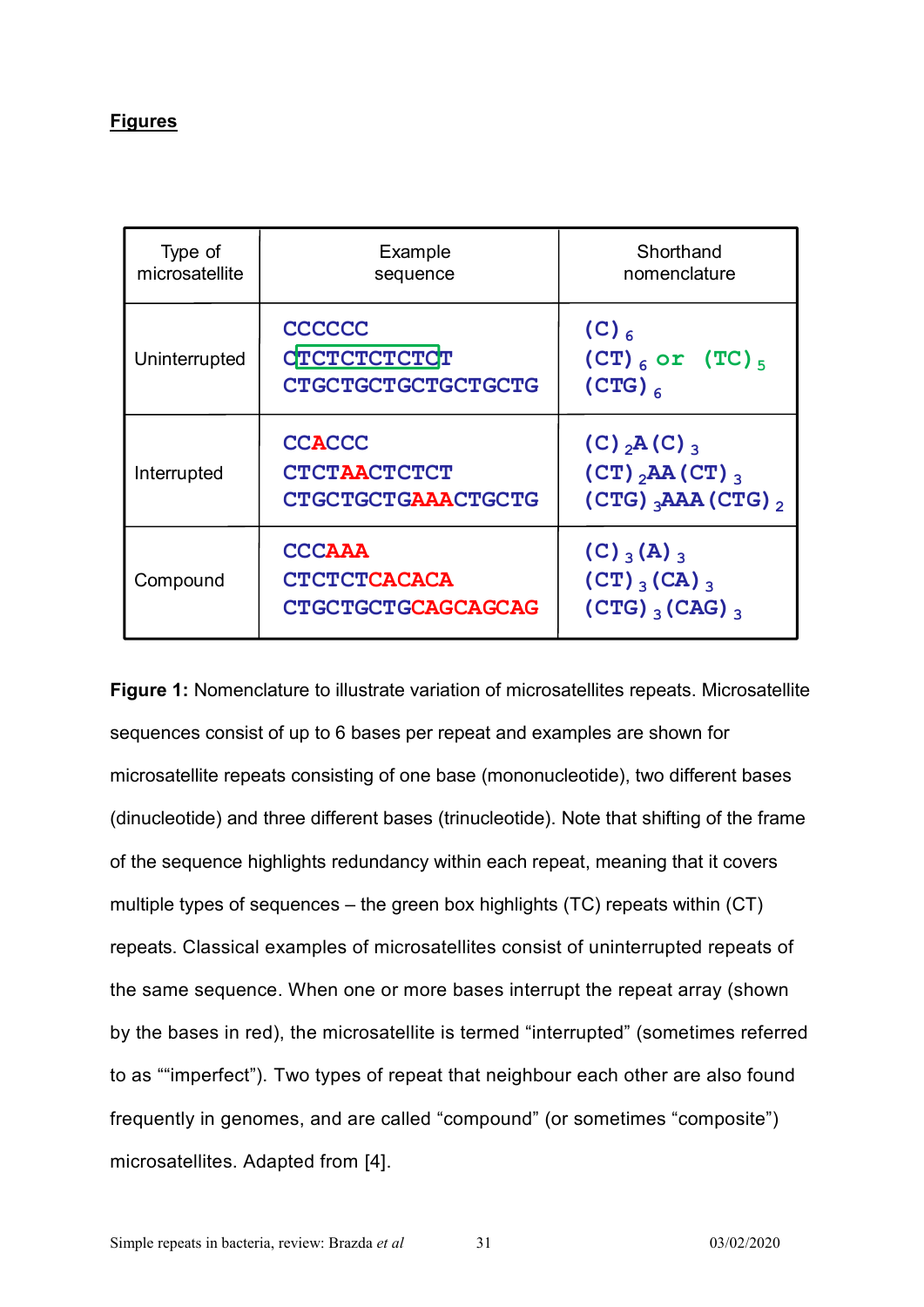

**Figure 2:** Inverted repeat DNA sequences can adopt different types of threedimensional structure. "Inverted repeats" are repetitive DNA elements where the 5'-3' sequence of one strand is the same when the complementary strand is read in the 5'- 3' direction. The sequence shown is the inverted repeat from *E.coli K12* genome 3144772-3144797. (A) Such DNA sequences can exist in a regular double-stranded, anti-parallel form. (B) Intra-strand base pairing within the inverted repeat allows the formation of a cruciform.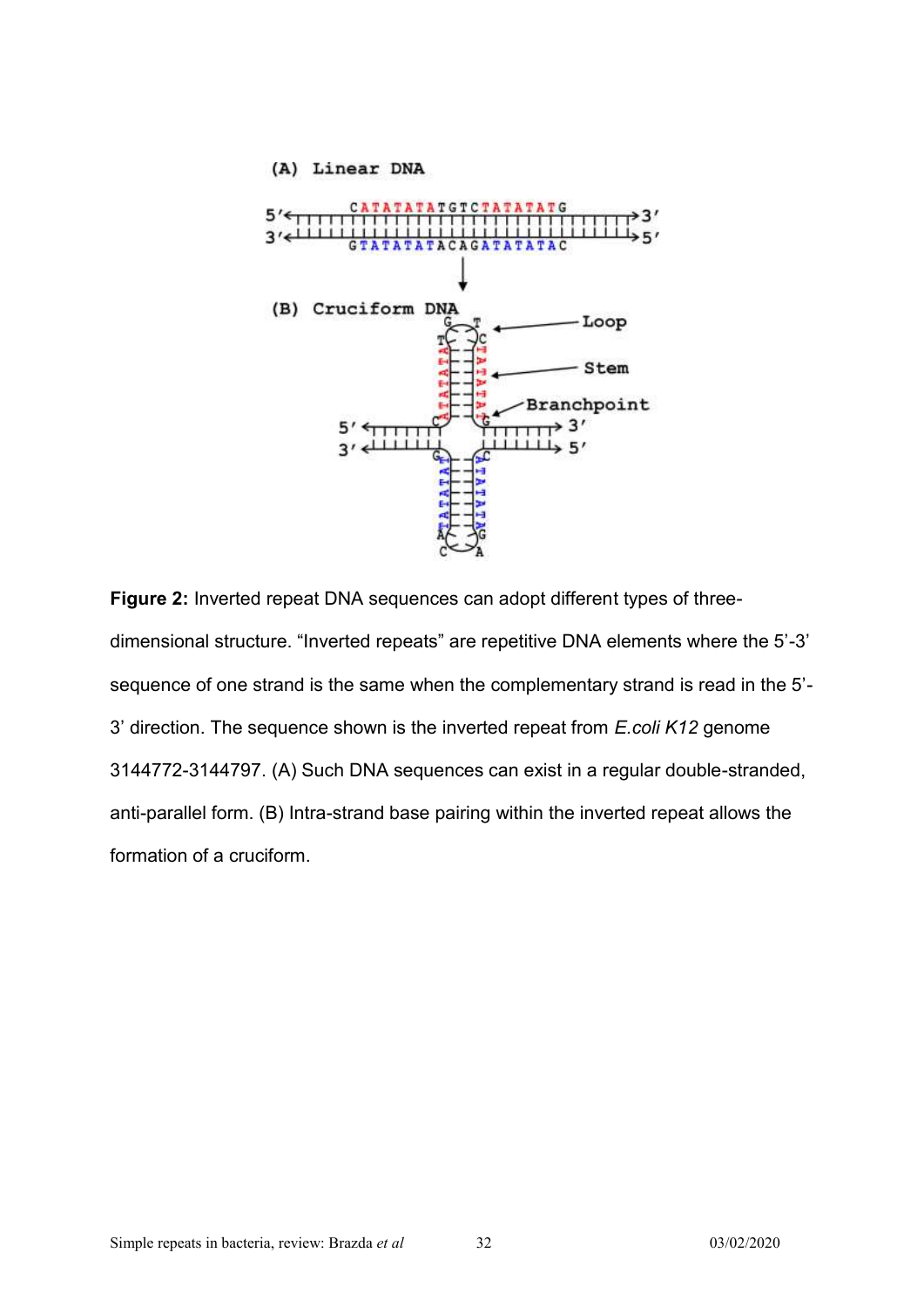

**Figure 3:** Ribbon scheme of localised non-B DNA structures: (A) triplex; (B) hairpin; (C) slip-stranded DNA; (D) cruciform; (E) G-quadruplex; (F) i-motif. Black and red represents individual DNA strands, and G-quartets are highlighted by rhomboids.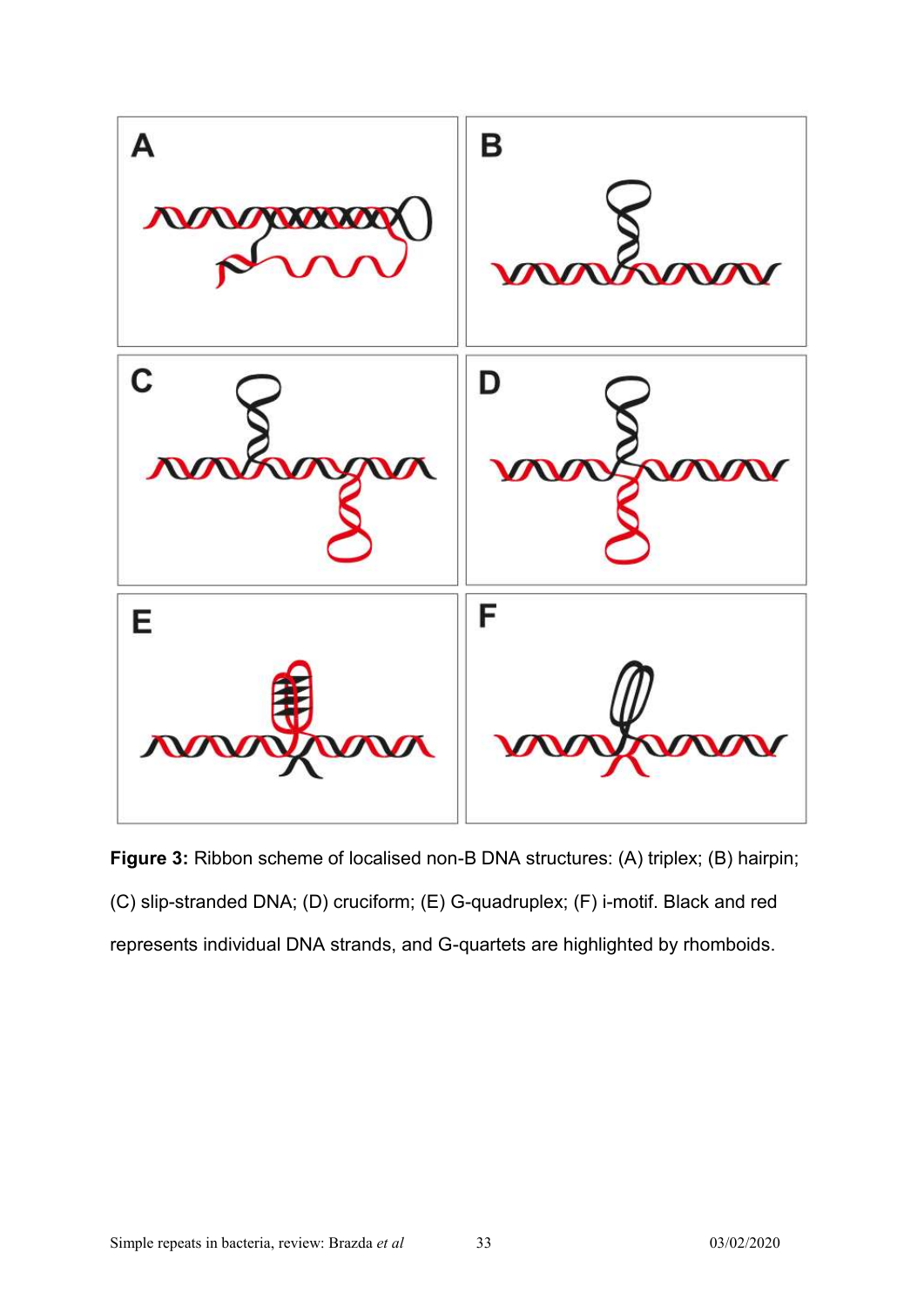

**Figure 4:** Watson-Crick and Hoogsteen hydrogen bonds in triplex DNA molecules. A variety of triplex structures are shown involving three separate bases. The most common sequences, both in intramolecular and intermolecular triplexes, include A•A–T, G•G–C, and T•A–T for R•R–Y type triplexes (bottom left), and C+•G–C and T•A–T for Y•R–Y type triplexes. Each triplex includes two bases that form hydrogen bonds following the standard (Watson-Crick) pattern (red), plus one additional base form base-pair where the interactions are stabilised by Hoogsteen pairing (green) [66]. Note that in some cases the additional hydrogen bonds are stabilised by positive charges on a cytosine base and, thus, are favoured at low pH.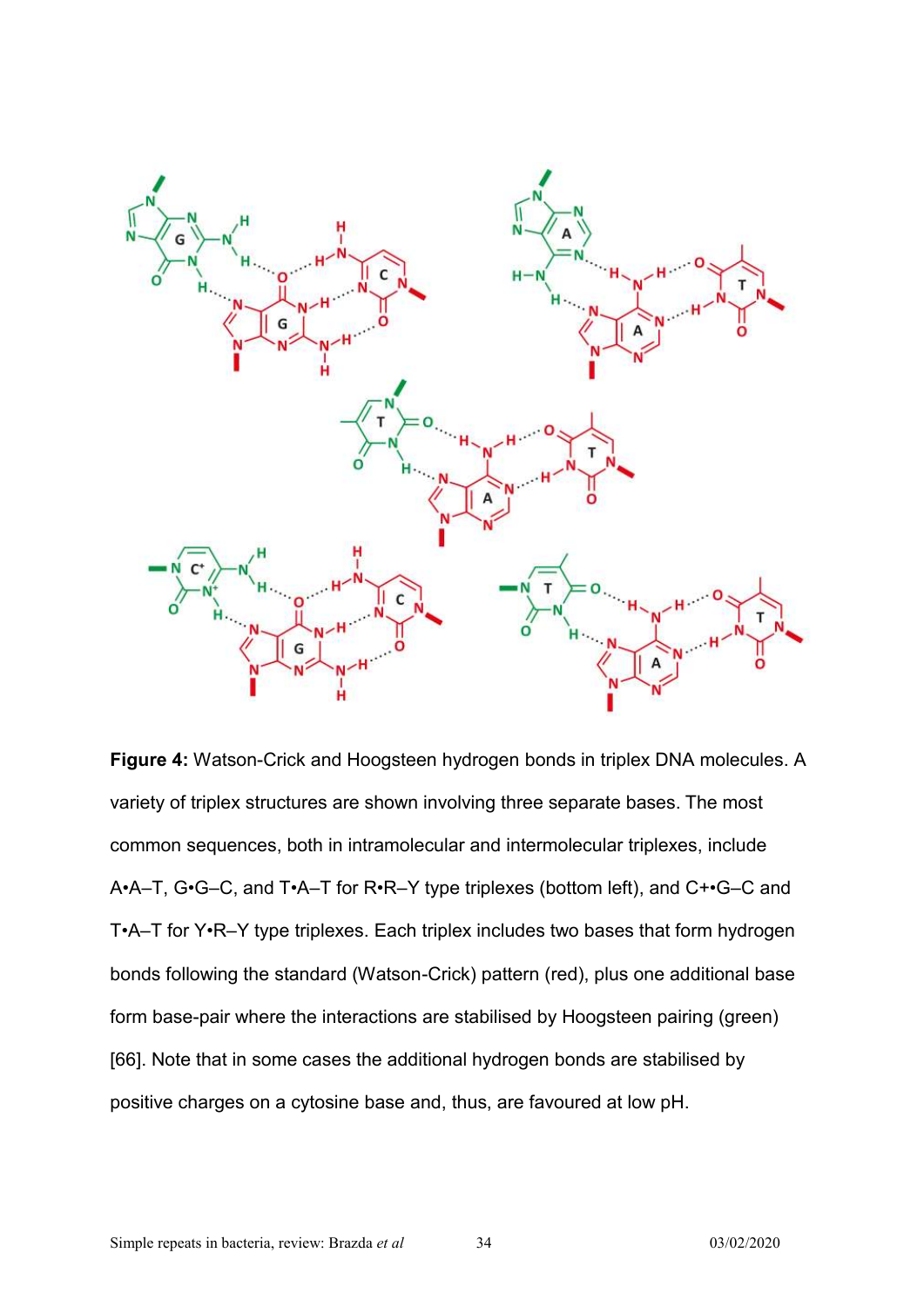

**Figure 5:** Suggested biological roles of simple DNA repeats. Central part: Single DNA repeats (red) can form various local DNA structures (e.g. see Figure 3), which can participate in: A) protein recognition; B) genetic instability; C) genome evolution; D) regulation of transcription; E) genome organization; F) DNA replication. Colours highlight proteins with specificity to transcription (green), replication (yellow) or simply to the DNA structure or single stranded DNA (blue).